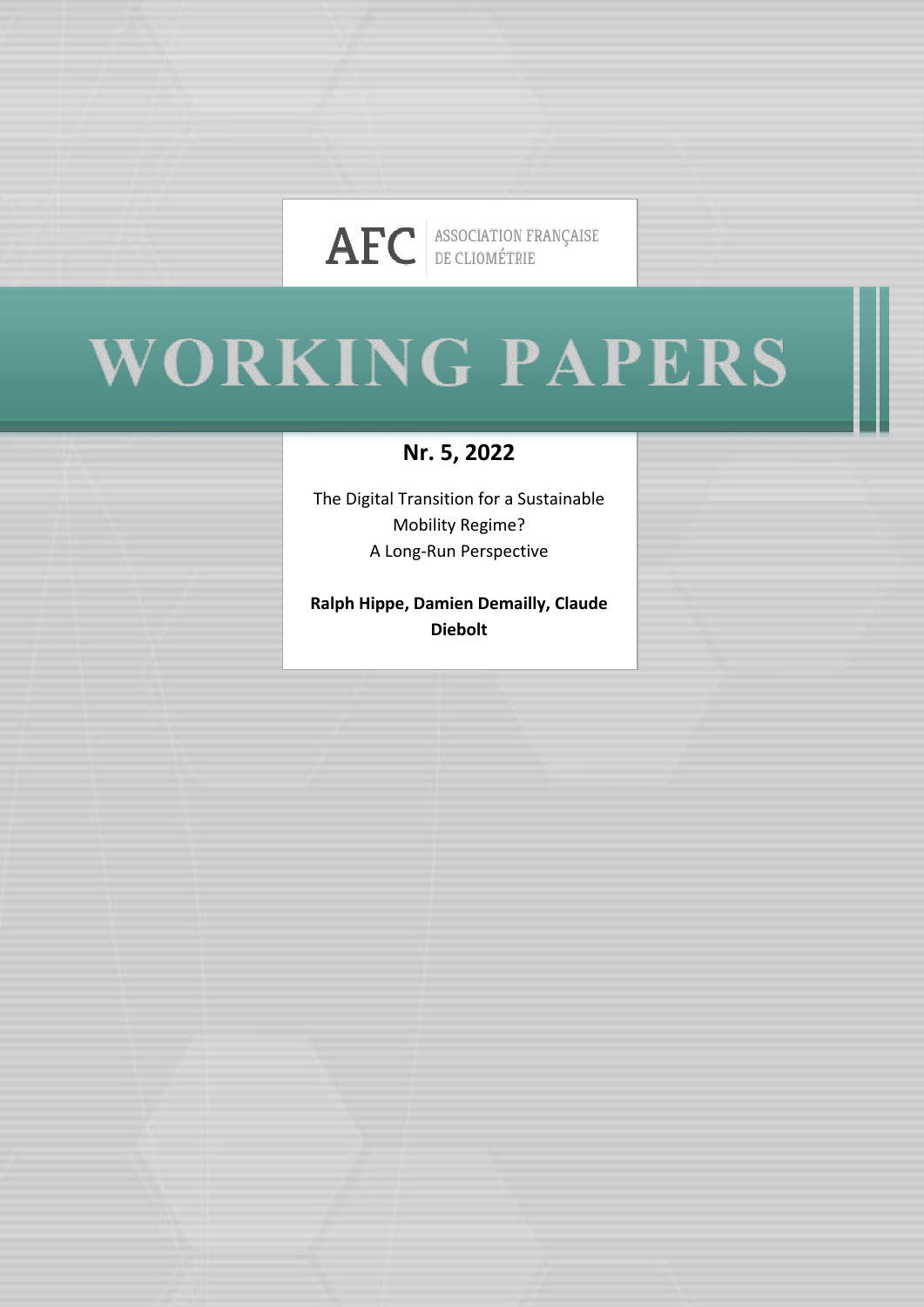# **The Digital Transition for a Sustainable Mobility Regime? A Long-Run Perspective**

Ralph Hippe<sup>1</sup>, Damien Demailly<sup>[2](#page-1-1)</sup> and Claude Diebolt<sup>[3](#page-1-2)</sup>

**Abstract**: New Information and Communication Technologies (ICTs) have been praised to massively transform our economies, and to be the foundation of a new and more sustainable mobility regime. But will they? And if so, how could ICTs help building it? While the newest ICTs such as the internet are in some ways unique, in other respects they have historical predecessors (such as the telegraph and the telephone) that are worth considering. This paper reviews the literature and shows that 'older' ICTs have transformed our mobility regime in significant and unpredictable ways. In particular, they have supported and made more efficient new transport modes, contributed to the geographical concentration and dispersion trends of economic activities and changed how and how much we connect to our families and friends. ICTs can help building more sustainable mobility e.g., by making transport more efficient or reducing mobility demand in some cases, but overall the interactions between mobility and ICTs turn out to be important, diverse and complex.

**Keywords**: Green deal, ICT, Digital transition, Mobility, Technological transformation, Innovation.

**JEL Codes:** N10, N90, O14, O18, O33, R41, R42.

<span id="page-1-0"></span> <sup>1</sup> EU agency Cedefop, Thessaloniki, Greece. Disclaimer: The views expressed in this article are purely those of the authors and may not in any circumstances be regarded as stating an official position of Cedefop.

<span id="page-1-1"></span><sup>2</sup> Institute for Climate Economics (I4CE), Paris, France.

<span id="page-1-2"></span><sup>&</sup>lt;sup>3</sup> Corresponding author. BETA/CNRS, University of Strasbourg, Strasbourg, France[: cdiebolt@unistra.fr](mailto:cdiebolt@unistra.fr)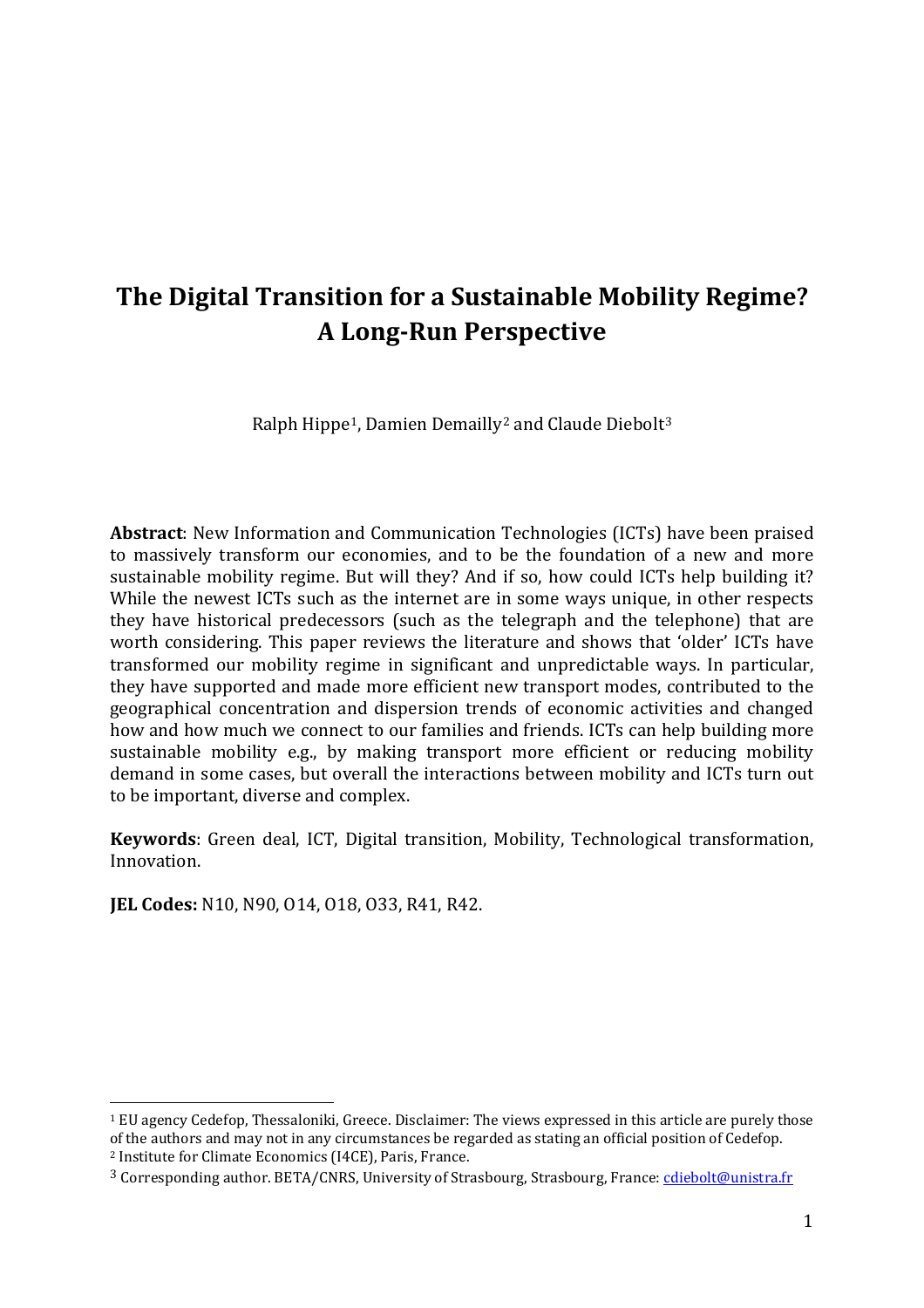# **1. Introduction**

In its European Green Deal, the EU has set itself the target to become climate-neutral by the year 2050 (European Commission 2019). It has further boosted its ambitions as a reaction to Russia's war on Ukraine, initiating the REPowerEU plan on 18 May 2022 which, according to President Von der Leyen, "will be the speed-charging for our European Green Deal", mobilising around €300 billion (European Commission 2022a).

To better understand the challenges of moving towards a more sustainable economy, many authors have recently used history and analyses that provide a long-term perspective (e.g., Rifkin 2011, Perez 2014). The ongoing Ukraine war, COVID-19 crisis and the recent Great Recession, i.e. the economic and financial crises that started in the late 2000s, are the newest in a series of major economic crises over the last centuries (e.g., Temin 2010, Wilenius and Casti 2015, Lieberman 2018). At the same time, they are the most important crises since the Great Depression. In light of these analyses, the Ukraine war combined with the COVID-19 crisis may lead to a fundamental restructuring of our economy, and we may be at the beginning or in the middle of a new innovation "wave" that will help build a sustainable world.



Figure 1. Long-run waves of innovation *Source:* adapted from Wilenius and Casti (2015).

More specifically, there have been five (Kondratieff 1926) innovation waves during the last 200 years (e.g., Diebolt 2005, 2012, 2021, Freeman 1996, Kleinknecht 1987, Mensch 1977, Schumpeter 1939, Wilenius and Casti 2015). They can be illustrated as shown in Figure 1. The first one occurred between 1780 and 1830 and was related to the development and improvements of the steam engine and the textile industry, while the second lasted until 1880 and was associated with the construction of railways and the steel industry. The third one spanned 50 years (up to 1929) and was driven by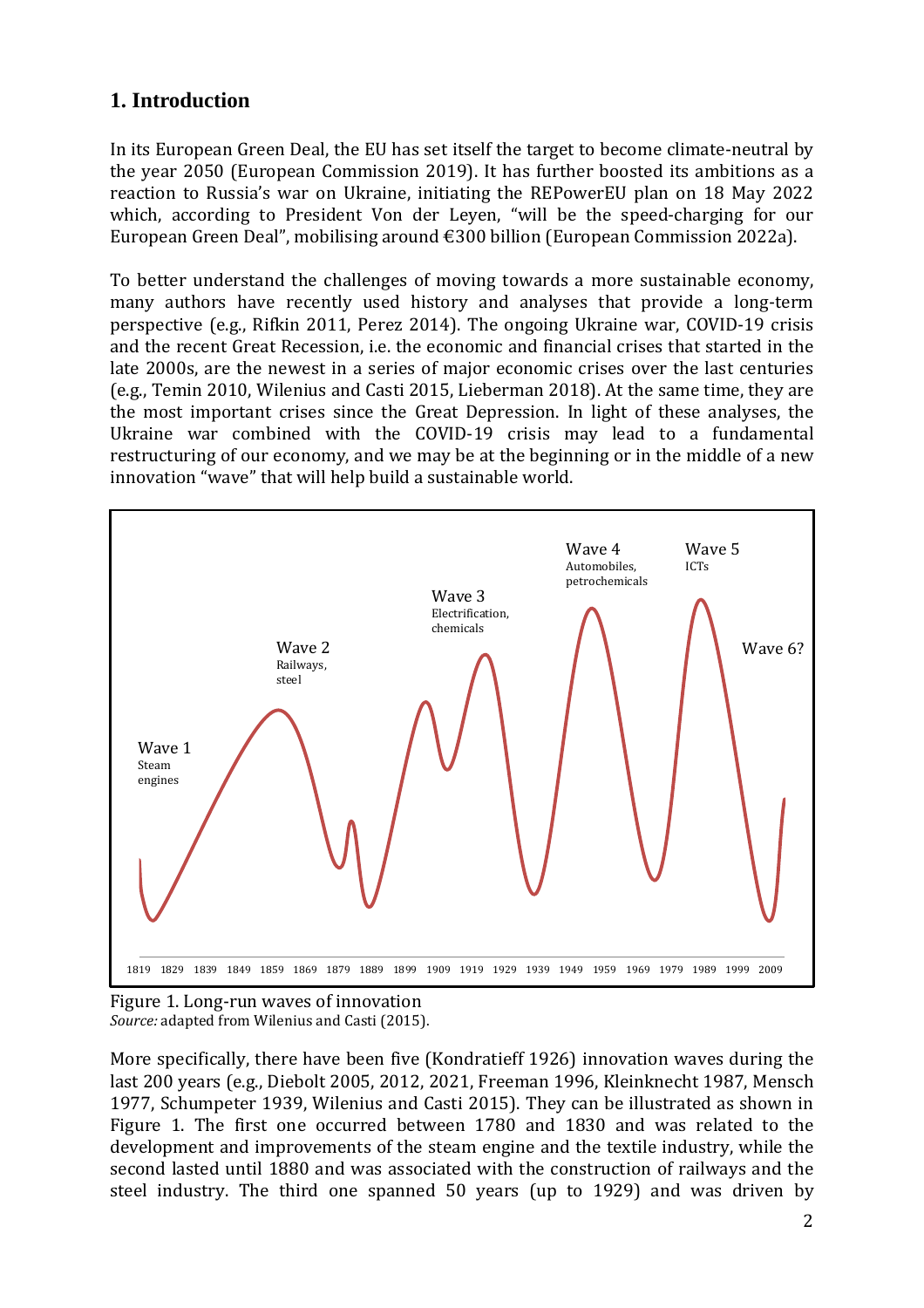innovations in electricity and chemicals, while the fourth went from 1930 to around 1970, a time characterised by the surge of automobiles and petrochemicals. Finally, the most recent fifth wave lasted in this reading until 2009 and saw the rise of Information and Communication Technologies (ICTs). Evidently, all waves were characterised by major technological innovations that led to upswings but also by ending in major crises. For example, the most recent ones are still well remembered: the Great Depression after 1929, the Oil Crises of the 1970s and the Great Recession of the 2000s and 2010s.

Diebolt (2002) summarized this long run trend in the frame of a Social Structure of Accumulation (SSA) approach. In fact, SSA provides an original way of analysing the structure and development of capitalist economies and societies. The term SSA refers to the complex of institutions which support the process of capital accumulation. The central idea of the SSA approach is that a long period of relatively rapid and stable economic expansion requires an effective SSA. The SSA is made up of political and cultural institutions as well as economic ones. The institutions comprising an SSA can be both domestic and international arrangements. Domestic institutions may include the state of labour-management relations, the organisation of the work process, the character of industrial organisation, the role of money and banking and their relation to industry, the role of the state in the economy, the line-up of political parties, the state of race and gender relations and the state of the educational system. International institutions may concern the trade, investment, monetary-financial and political environments.

The development of the SSA approach was motivated by at least three analytical concerns: historical, comparative, and programmatic. An historical concern suggests that individual economic systems, and the world system of which each is a part, go through periodic booms and periodic times of trouble. These alternating periods have been called 'long waves'. These long waves appear to be associated with the bunching of institutional changes, which take place in a discontinuous manner. Such patterns require an explanation.

The SSA approach is not directed only at the problem of uneven economic expansion and discontinuous institutional change over time. It is also concerned with differences between the economic systems of various nations. The comparative concern suggests that, contrary to the view of traditional neoclassical economics, institutions and social structure make a difference to the functioning of economic systems. While Japan, Germany, the United States, Sweden and South Africa are all market-oriented economies, their structures and performances also differ considerably from one another. To explain these different outcomes, we need a theory that incorporates the institutional differences between countries.

A programmatic policy concern asks how new institutions develop and are consolidated. Why do some attempts to reform and transform the economy and social structure meet considerable success, while others have only a limited impact, and yet others fail completely?

In line with this reasoning, for some authors, the next and sixth innovation wave is driven by sustainable technologies and practices, and would logically lead to a more sustainable economy. Demailly and Verley (2013) have shed some light and some doubts on this potential transformation. For others we are still in the fifth and thus the ICTs wave – peer-to-peer exchange platforms, apps for smart phones and social media,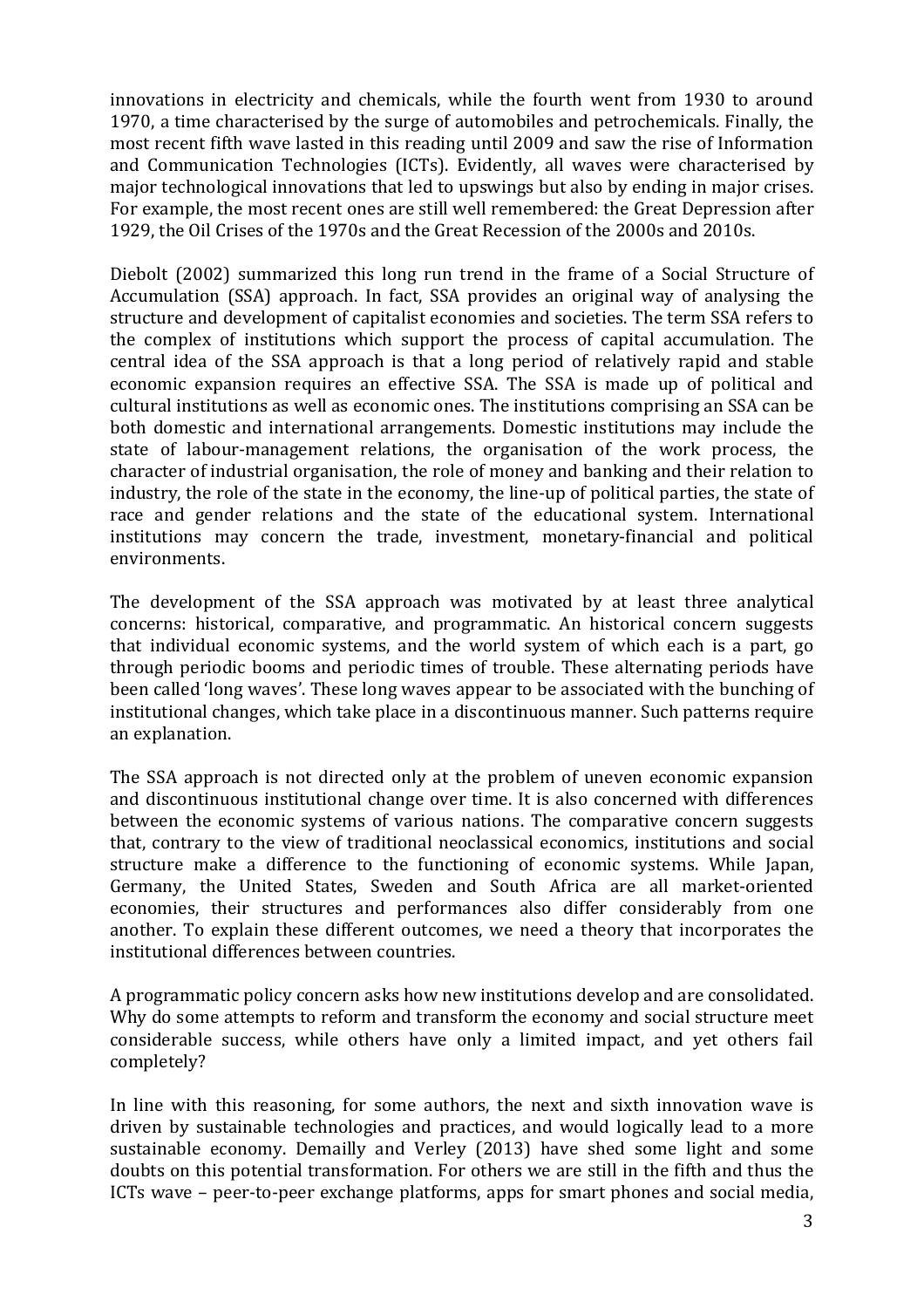big data and the 'Internet of things', etc. – that has the power to reshuffle our production and consumption modes and to build a sustainable economy (GeSI 2012). Teleworking has also expanded in many areas during the COVID-19 crisis (Pouliakas 2020, Flisi and Santangelo 2022), which has led to lower mobility needs for many employees (Kong et al 2022). Widespread teleworking will (at least partly) remain in the 'new normal' in the future in many economic sectors.

However, if new ICTs raise opportunities to reduce the ecological footprint of our economies, they also create many challenges (e.g., Berkhout and Gertin 2001, Marz 2022), if only due to the footprint of producing these technologies (e.g., Zhang and Xie 2015). Moreover, whereas the literature focuses on the impact of the newest ICTs such as Internet, these technologies have historical predecessors such as the telegraph or the telephone that have also generated great expectations and have transformed their contemporaneous society.

This paper provides a literature review whose objective is twofold:

- First, we investigate how old (telegraph, telephone) and new ICTs ("Internet") have and keep on transforming our mobility modes (i.e. how we move) and patterns (i.e. how much and what for). We aim to provide a comprehensive overview of the linkages between ICT and mobility, for old and new technologies.
- Second, we illustrate how ICT can help or not building new (sustainable) mobility, through more efficient modes of transport or through reduced demand for mobility.

Mobility looks like a good case study as it faces many sustainability challenges: energy scarcity and climate change mitigation, local pollution and noise, important needs for space in cities, biodiversity impact of transport infrastructures, etc. On the energy and climate dossiers alone, it is worth noting that the mobility (i.e. transport) sector accounted for 29 % of all CO<sub>2</sub> emissions in the EU in 2018 (European Parliament 2020). Therefore, the traditional approach – which puts, for example, traffic and motorised transport into its focus, relies on forecasting, uses economic evaluation and sees travel simply as a derived demand – appears not to work well anymore in such an environment (see Table 1). The alternative, sustainable mobility approach is e.g., more people-centred, considering all modes of transport and a variety of environmental and social concerns, thus addressing all the challenges we have just mentioned. To progress towards this mobility regime, the Avoid, Shift, Improve (ASI) framework has now been widely adopted. It is a structure with which the full range of sustainable mobility options can be adopted (Banister 2014). These options include substituting or not making trips, shortening trip lengths through land use planning, the use of public transport, walk and cycle, and, finally, increasing fuel efficiency.

| <b>Traditional approach</b> | <b>Sustainable mobility</b> |
|-----------------------------|-----------------------------|
| Physical dimensions         | Social dimensions           |
| Mobility                    | Accessibility               |
| Traffic focus               | People focus                |
| Large in scale              | Local in scale              |
| Street as a road            | Street as a space           |
|                             |                             |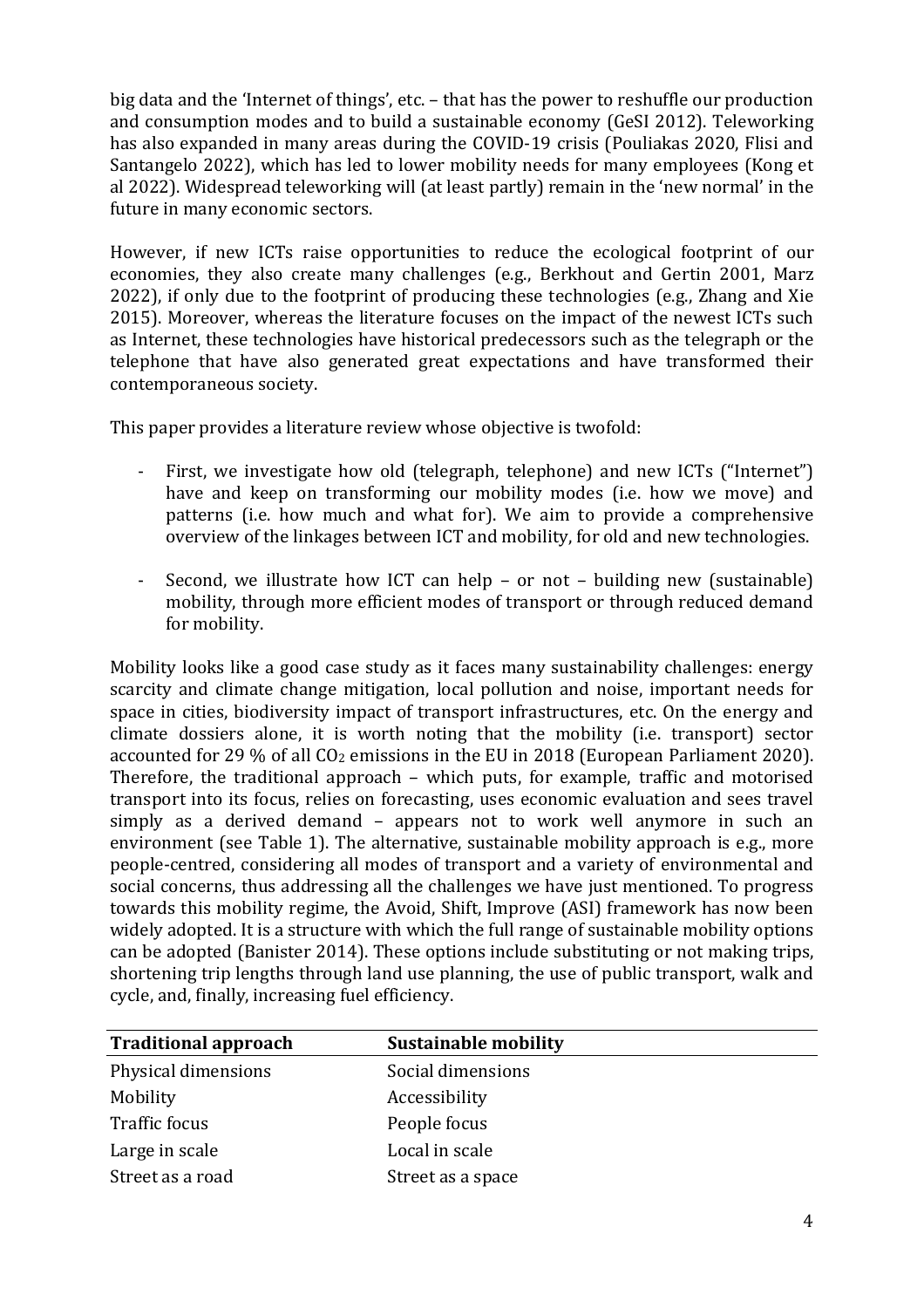| <b>Traditional approach</b>       | <b>Sustainable mobility</b>                                                     |
|-----------------------------------|---------------------------------------------------------------------------------|
| Motorised transport               | All transport modes                                                             |
| Forecasting traffic               | Visioning on cities                                                             |
| Modelling approaches              | Scenario development and modelling                                              |
| Economic evaluation               | Multicriteria analysis (taking account of<br>environmental and social concerns) |
| Travel as a derived demand        | Travel as a valued activity and a derived demand                                |
| Demand-based                      | Management-based                                                                |
| Speeding up traffic               | Slowing movement down                                                           |
| Travel time minimisation          | Reasonable travel times and travel time reliability                             |
| Segregation of people and traffic | Integration of people and traffic                                               |

Table 1. Traditional and sustainable mobility approaches. *Source:* adapted from Banister (2008).

In short, our literature review highlights that ICTs, from the telegraph to the Internet, have had important impacts on mobility, but that their relationships are diverse and complex. ICTs have transformed and keep on transforming our mobility modes and patterns in very different ways, but also in very unpredictable ways. We also highlight that ICTs, old or new, are contributing to radically transform our mobility but that this is not automatically to the benefit of sustainability: there are conditions and consequently choices to be made and policy interventions to be designed.

Therefore, we consider in this paper the history of ICT and mobility in order to understand or at least illustrate the nature and the intensity of the linkages of the two. History here is used to exemplify how diverse and complex are the linkages between ICT and mobility and how they can contribute or not to more sustainability.

Section 2 investigates the relationships between ICT and mobility from a quite conceptual perspective and provides a typology of the various promises and changes that new ICT may support towards a more sustainable mobility. Section 3 provides a review of the historical literature at the crossroads of ICT and mobility, and studies the impacts of the telegraph and the telephone on mobility. Section 4 digs into the promise that more communication (i.e. information transport) means less mobility (passenger transport) and investigates how new ICTs are transforming the ways we access work, services or leisure. We conclude in section 5.

## **2. Relationship between ICT and mobility**

Taking a joint look at ICT and mobility is a meaningful approach. In fact, both are closely intertwined. ICT can be considered a broader definition of communications. Similarly, mobility relates to transportation. Accordingly, Thrift (1990, p. 453) states that "transport and communication cannot be split apart. Each relies on the other in all manner of ways".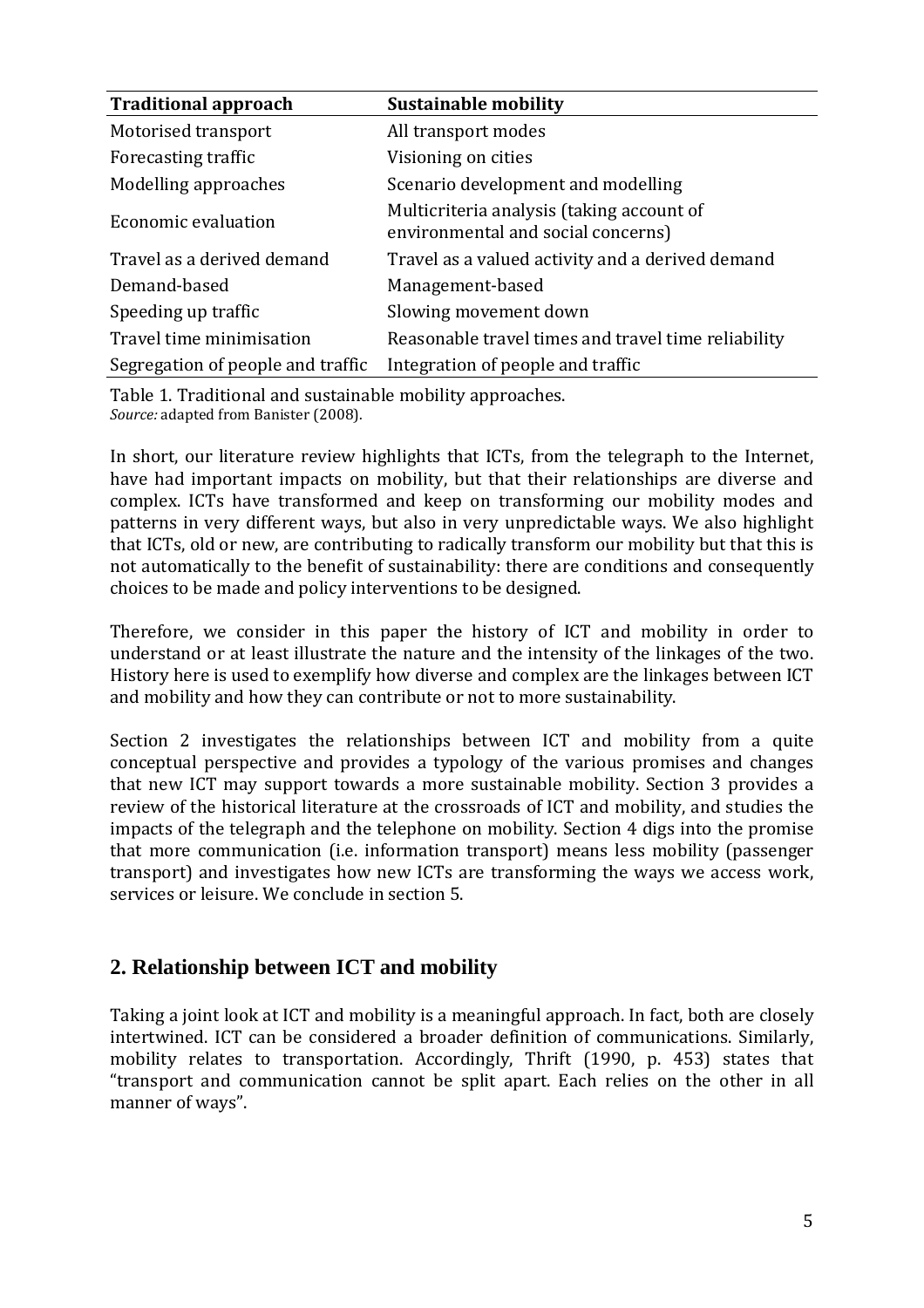Mokhtarian (1990) names four core dimensions in which they are related.

- First, using a conceptual dimension, ICT is a form of transportation (see also Choo and Mokhtarian 2007). More specifically, ICTs transport information, while transport itself transports individuals and objects. However, it is an asymmetrical relationship because every form of communication intrinsically transports something, while transportation does not always have the goal of communication.
- Second, the physical infrastructure of ICT and transportation are often combined. That is, the new construction of ICT networks have often been superimposed on the transport networks that already existed. The telegraph and railways are a typical example of this phenomenon (we come back to this example below).
- Third, from an analytical perspective, both ICT and transport are characterised by their network structure. The Internet is the most recent network structure, but the same rule also applies to other ICT and transport technologies.
- Finally, there has been an interesting correspondence for the evolution of regulations for ICT and transportation. At first, both large parts of ICT and transport sectors were deemed to be natural monopolies. In many cases, a state company ran the ICT or transport network (e.g., railways). However, this point of view changed over time, and deregulation was the consequence.



Figure 2. Growth of (passenger) transport and communication, France *Source:* adapted from Grübler (1990).

*Note:* Passenger transport is measured as total transport passenger-km, communication is measured as total number of transmitted messages. Both trends are indexed to 100 in 1985.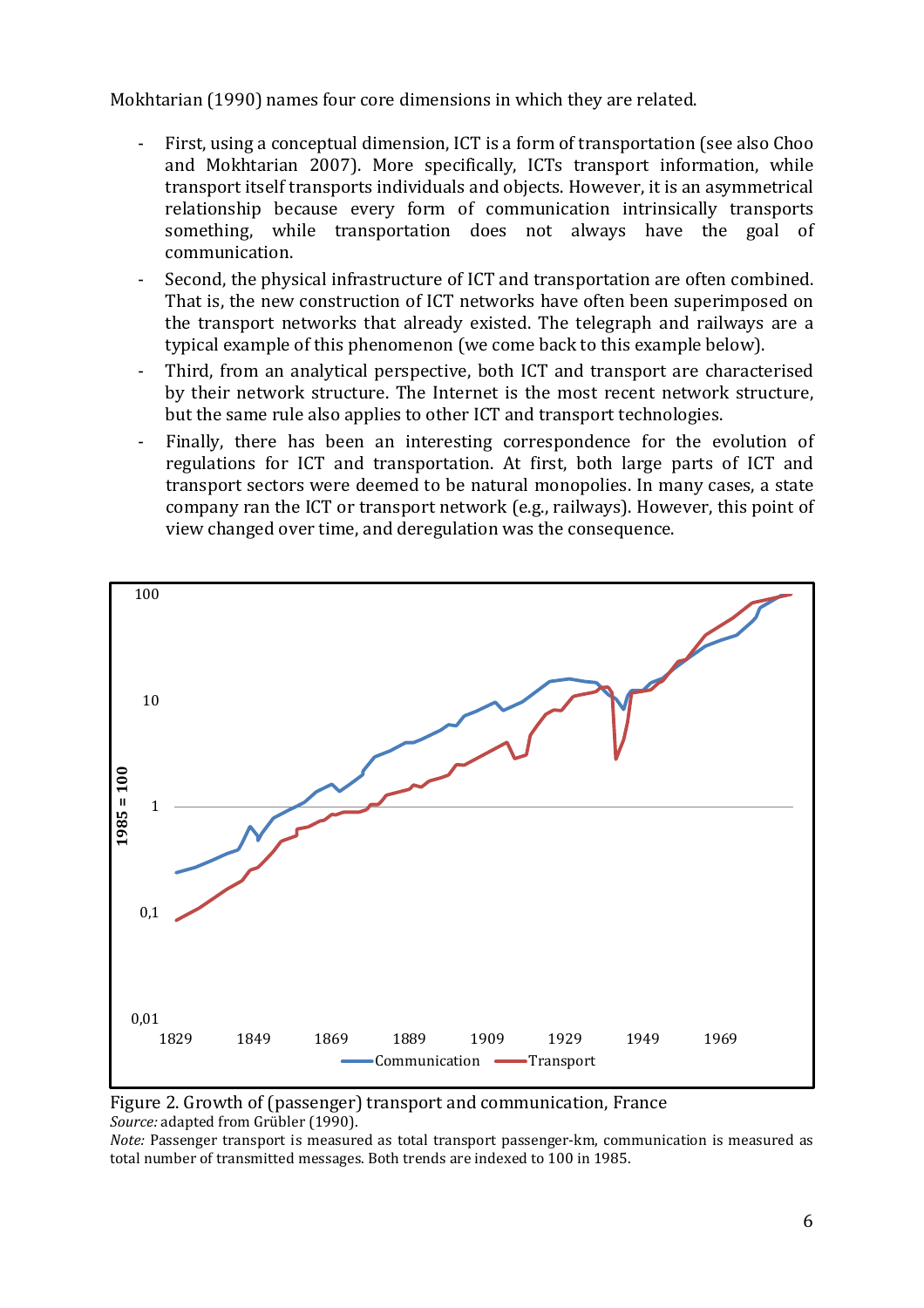These dimensions show the inherent relationship between ICT and transportation and confirm the relevance of considering both in a mutual framework. The relationship should not be exaggerated however: both communication and transportation have grown over the past centurie[s,](#page-7-0) as shown in Figure 2, and these trends are intertwined but up to a certain extent only.4 The increase in mobility for example is driven by factors that go much beyond communication, if only by the speed of transportation systems, allowing for example Americans to travel 50 kilometres per day today versus only 50 metres in 1800 (Urry 2007, Mok et al 2010).

As regards "new" ICT, it turns out that the promises for sustainable mobility are numerous. One may distinguish between three positive changes that ICT may bring to the current mobility regime (see Miroux and Lefèvre 2012, Cohen-Blankshtain and Rotem-Mindali 2014): less physical transport needed, a greater efficiency of the transport system, and a shift towards alternatives transport modes.

*From kilometres to bytes.* A first prominent and overarching promise of ICT for mobility is that it will lead to a 'death of distance'. In fact, one hypothesis is that ICTs such as telecommuting, videoconferencing or e-commerce will be a major step forward in reducing the dependence on the location in space for individuals, and consequently may imply less traffic because an important number of transactions do not need physical transportation anymore. The exchange and transportation of bits and bytes would then substitute physical mobility of people and goods with, allegedly, much lower environmental effects than their physical counterparts. ICTs would help building a 'dematerialised economy' (or at least dematerialising economy).

*A greater efficiency of the transport system.* The transport system may use the newest ICTs to optimise the management and flow of transport. In particular ICTs are deemed to reduce congestion problems hence reduce emissions and waste energy. Congestion problems exist notably in cities, but also on major motorways in almost any country and the increased use of ICTs may allow drivers to avoid these problems for example by informing individuals about the current traffic situation and by indicating alternative routes. Ultimately, automated cars and highways would optimise routes themselves. ICTs are also expected to increase the efficiency of the public transport system through better management of flows, better information systems for passengers or more efficient pricing and payment methods. Lower costs of operation, better service and higher safety for travellers are seen as significant side effects.

*Modal shift.* Finally, ICTs may support a modal shift from individual and car-based transport systems towards more collective modes. Not only increasing public transport efficiency may lead to higher use, but ICTs could also support new modes of transportation such as ride-sharing or car-sharing and help switch from one mode of transport to another one (through better information or "single ticket" systems).

<span id="page-7-0"></span> <sup>4</sup> It is evident from the figure that the First and Second World Wars clearly affected passenger transport and, to a lower relative extent, communication in France, as there are notable decreases between 1914 and 1918 and between 1939 and 1945 (see Grübler 1990).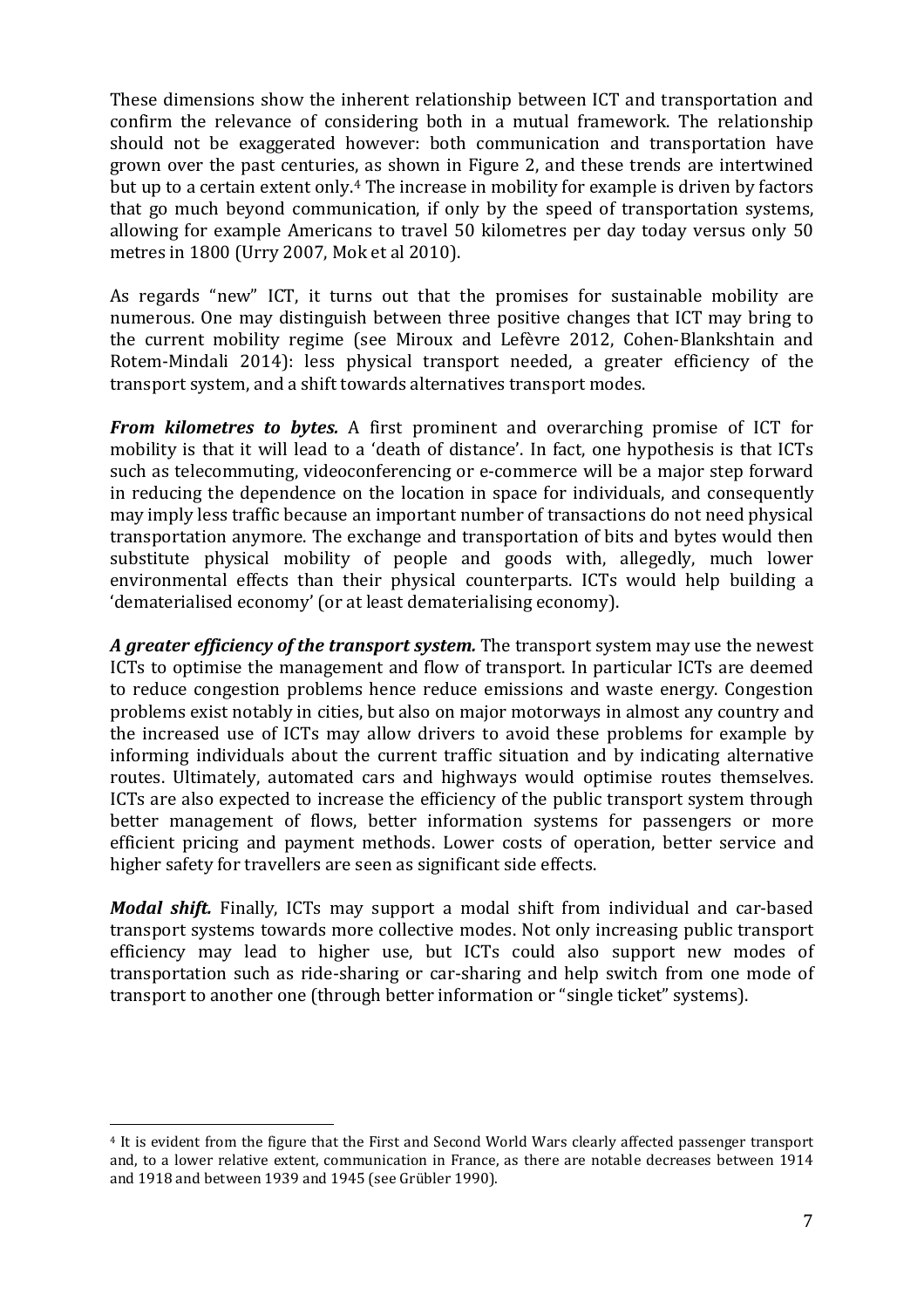# **3. Historical detour**

In many cases, historical means of communication were implicitly used to substitute for transportation (see Mokhtarian 2009). The first means of communication were related to sound and sight, such as trumpets and flags. By using these forms of communication, it was not necessary anymore to travel to another location. However, the visual and auditive capacities of humans are quite limited, so that these very early "ICTs" could only facilitate communication for relatively short distances. The invention of writing and later printing radically modified the possibilities to communicate. Communication became further de-personalised, as the sender of communication did not need to be in contact with the receiver of the communicated information in space or time. However, transport and communication were still closely coupled, as a physical messenger was always necessary (Mok et al 2010). Finally, the last step in forms of communication has been through electronic means such as the telegraph, the telephone and more recently the Internet<sup>[5](#page-8-0)</sup>.

Below we draw some insights from the historical literature on the telegraph and the telephone. How have these technologies transformed or helped transforming our transports modes? Have they led to reduced demand by concentrating activities, or to more demand for transport by dispersing them? Have they "pushed" individuals to travel more or less? Obviously, there are no clear-cut answers. Therefore, we first note that the history of ICT is full of promises, failures and unexpected successes.

#### **3.1 A history of promises, failures and unexpected successes**

The history of the telegraph and the telephone is full of promises – and sometimes fears, that did not materialize. Standage (1998) shows that many believed that the telegraph would change the existing socio-economic regime. For example, contemporary observers expected a large democratisation of society, the breaking up of class barriers and a reduction in loneliness. Some contemporaneous authors also claimed the "annihilation of time and space" (Morus 2000, p. 456).

Geels and Smit (2000, p. 868) note that the telephone introduction was "accompanied by vehement discussions about its impact on social life. Although transportation itself was not so much an issue in these discussions, some people expressed their fear that future generations might remain indoors, maintaining necessary contacts only via the telephone". These authors also highlight that speculation about automated cars and highways was already around in the 1930s. In its Futurama exhibition General Motors toured visitors around through scale models, demonstrations and films, showing a future transportation system where almost everything would operate automatically.

<span id="page-8-0"></span> <sup>5</sup> It is worth insisting on a key difference among them and with the newest ICTs. The telegraph was the first of these grand inventions of modern ICT: for the first time communication without face-to-face contact was possible. "In a historical sense, the computer is no more than an instantaneous telegraph with a prodigious memory, and all the communication inventions in between have simply been elaborations on the telegraph's original work" (Marvin 1988, p. 3). However the telegraph was not yet a very democratic ICT, if only because its use was quite expensive. Thus, it was mostly employed by organisations such as governments and businesses, and only used for private communication in the case of major life events (Pred 1973, Mok et al 2010). The telephone and later the Internet democratised access to communication to an important extent.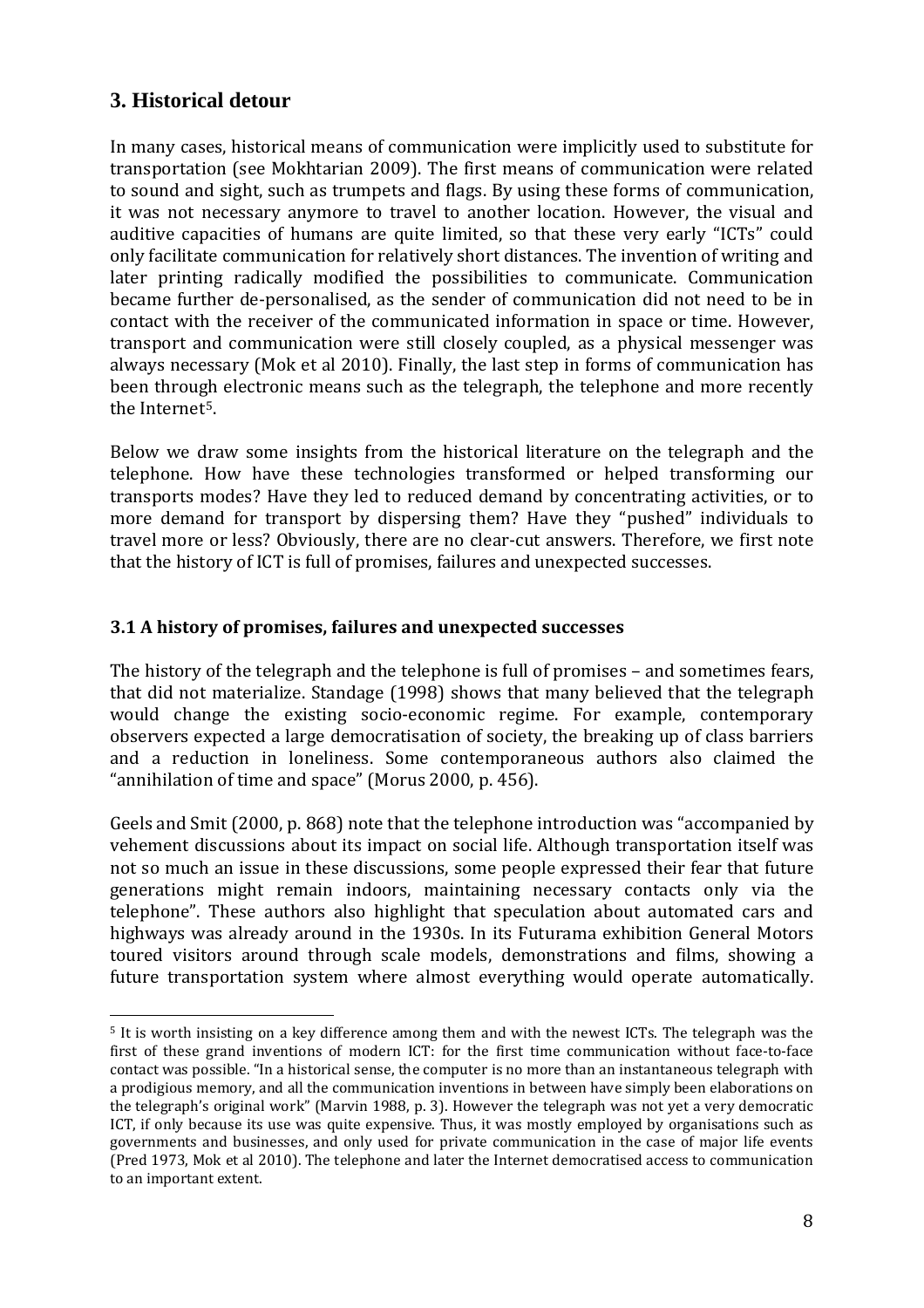After people had pushed the buttons of their vehicle, and instructed its destination, an automatic electronic system, and roads with invisible rails and radar systems would take them there.

If the history of modern ICT shows many promises that have not materialized, it is fair to say that many contemporary observers have also underestimated the fundamental impact of ICT on society. The telephone, for example, was described as merely an "electrical toy" by Western Union officials when it was first introduced to England. Moreover, the cheapness of messenger boys was seen as a formidable reason why the still relatively expensive use of telephones would not have a great impact on society and the existing communication and mobility networks (Dilts 1941, Mokhtarian 2002). History proves that these hypotheses were wrong. It is also worth noting that the telephone industry itself resisted the so-called 'trivial' use of the telephone for social calls until the 1920s (Fischer 1988) and kept focusing on commercial, industrial and even defence markets. According to Green and Adam (1998), this was strongly related to gender considerations as the main users of the telephone for social calls were women isolated at home.

#### **3.2 ICT for a more efficient transport system**

Whereas new ICTs are deemed to play a critical role in building a more efficient transport system, it turns out that older technologies such as the telegraph have played an important role in the growth of railway lines. Indeed, with increasing industrialisation and construction of the railway network, it was important to be able to control the transport network at a distance. For example, the increasing speeds of trains posed a challenge to the security of the passengers. Effective control of the transport system through the use of the telegraph was essential for the success of the railways (Spar 2001).

According to Carey (2009), the telegraph was also fundamental to standardising time as such. Historically, every city (and many villages) had its own time, calculated from the movement of the sun and the stars. In the US state Wisconsin alone, there were 39 different time zones. Clearly, this multitude of time zones created trouble when the railways arrived. Passengers did not really know when the train was supposed to arrive at their city in their time zone, and led to accidents. The speed at which information and time could be communicated through the telegraph enabled a more uniform system with the creation of standard time zones in the entire world. Thus, the telegraph allowed an impressive growth of railway lines, while the railway lines were also fundamental for the construction of the telegraph network (the telegraph lines usually followed already existing railway lines, as the ICT network was often superimposed on the transportation network , see Mokhtarian 2009).

Obviously, it is not because the literature on the telegraph insists on its linkages with railways that we should conclude that the telegraph – and more generally, ICT – support more so-called sustainable modes of transport than unsustainable ones. If this literature does not insist on the impact of the telegraph on roads, it is rather because cars and trucks were invented much later than the telegraph. Thus, one may guess that the telephone has supported as much the functioning of railways as of roads.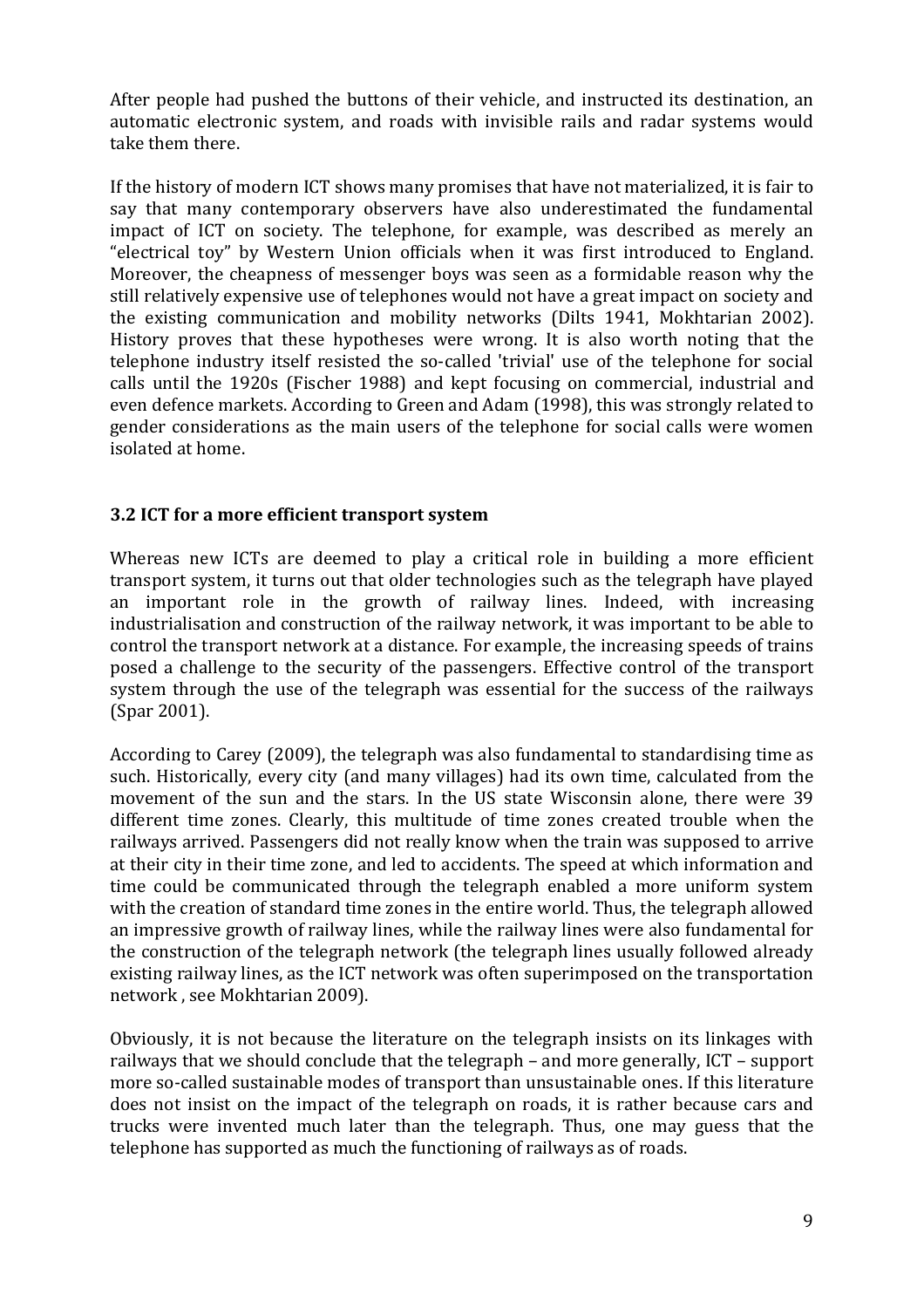#### **3.3 ICT, geography and cities**

The need for transport is determined by the spatial organisation of people and firms: where people live and work, where business offices and factories are located, etc. Many authors discuss the impact of ICT on this organisation, highlighting the role that they play in the concentration or dispersion of cities. Below we present this literature. Note that the concentration of people and activities in cities does not automatically mean lower transport needs. In fact, one can imagine big and powerful "global cities" inside of countries (Sassen 2012) with shapes including highly transport-dense areas.

Do ICTs lead to a more concentrated or more dispersed organisation of firms and workers? The fact that cities exist indicates that agglomeration forces (e.g., beneficial contacts between economic actors, knowledge spillovers) can be very intense. Thus, concentration is "the most striking feature of the geography of economic activity" (Krugman 1991, p. 5; see also Hippe 2014, Baten and Hippe 2018, Diebolt and Hippe 2018, 2019)[6](#page-10-0). However, ICTs may well reduce agglomeration forces by allowing many forms of contacts without requiring spatial proximity and, as noted by Graham and Marvin (1996, p. 326), "utopian and technology determinists point to the dissolution of the city".

The history of the telegraph shows that this technology has indeed played a role in the dispersion of activities, by allowing a separation between offices and industrial plants, between headquarters and manufacturing processes. As highlighted by Tarr et al (1987), few data exist however to show to what extent the telegraph actually contributed to the decentralization of productive facilities. It is worth noting indeed that the telegraph's utility was limited by many factors as a communication device such as its cost or the inability to use it to engage in discourse. The telegraph prepared the way for the more flexible telephone and, ultimately, newest ICTs that facilitated further the dispersion of activities across the globe.

Even though ICTs have contributed to the dispersal of some activities away from the city, they have not led to its disintegration. On the opposite, the telephone first further increased the concentration of activities in the centre of cities with an unclear impact on transport needs. As pointed out by Pool et al (1977), before the telephone, businessmen needed to locate close to their business contacts: every city had a hatters' neighbourhood, a fish market, a financial district, etc. Businessmen would pay a great deal for an office within a few blocks of their trade centre and, once the telephone was available, they could move to cheaper quarters while still keeping in touch. Then, at an early stage the telephone helped dissolve the solid knots of traditional business neighbourhoods and helped create large new downtowns. Interestingly, this association was initially not anticipated by contemporaries.

<span id="page-10-0"></span> <sup>6</sup> Theorists such as Fujita and Krugman (2004) list a number of standard forces that lead to agglomeration or dispersion of firms and workers in space. Among dispersion forces, one may quote the land and housing prices that are lower in the countryside than in a city or commuting that enables individuals to live at considerable distance from their workplace. Main agglomeration forces are the beneficial contacts between consumers, producers and suppliers of goods, which are improved by spatial proximity, or the positive externalities that may arise from locating near other actors of the same sector and thus being in contact with the knowledge of others.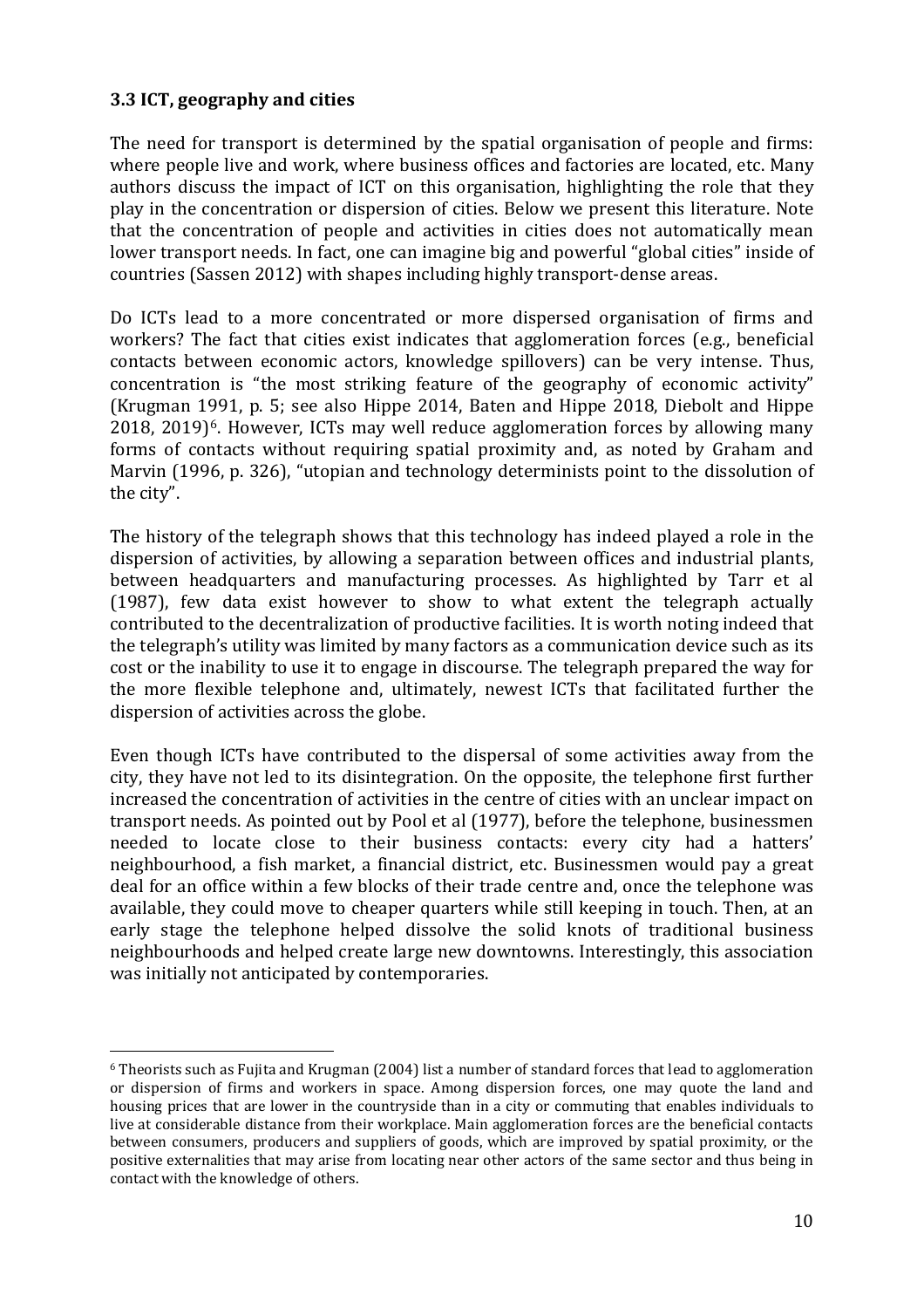Strikingly, the relationships change with time and the level of telephone penetration. Although initially the telephone facilitated the growth of cities, "a parallel trend was also developing". That second trend was a dispersion from the city "to suburbia and exurbia" (Pool 1983, p. 453), with a massive impact on mobility needs. Dispersal was initially based on more efficient transport systems (mostly automobile and highways), which helped minimise the travel time especially associated with commuting. But the "ability to pick up a telephone and get a message through without moving was just essential as the car" (Pool 1983, p. 454).

#### **3.4 ICT and the "electronic cottage"**

We have already seen above that ICTs have raised and keep raising hopes that people could work and have access to many goods or services without having to travel anymore. At the same time, ICTs have also raised social concerns that people might end up isolated in their "electronic cottage". What lessons can we draw from the history of ICTs?

It turns out indeed that teleworking, which has expanded since the start of the COVID-19 pandemic (Pouliakas 2020, Pouliakas and Branka 2020) and particularly for ICT professions (Flisi and Santangelo 2022), is not a new idea. As highlighted by England (2004, p. 272), "a US bank manager strung a telegraph line to his home so he could work at weekends almost as soon as the telegraph was invented". Neither is teleshopping: rail and telegraph made possible the development of catalogue sales (Tedlow 1996), and the diffusion of household telephones further expanded its growth. But the fear of "electronic cottages" has not materialized (yet).

Whereas some expected the telephone to substitute physical contacts, it turns out that the relationship between personal communication and mobility is much more complex. This is best illustrated by the first phrase that was spoken on the phone by its inventor Bell. He said: "Mr. Watson, come here; I want you" (Mokhtarian 2002, p. 45).

## **4. "New" ICT and the reduction in mobility needs**

Many authors predict a radical change in the geography of activities because of "new" ICT. Audirac (2005) assesses that cities will not be monocentric with one important cluster, but polycentric, and that the future metropoles will be more widely spread out and intensively interconnected by ICT and transportation with still important traffic. On the other hand, Cohen-Blankshtain and Rotem-Mindali (2014) see a further tendency towards concentration of activity that is linked to accessibility and connectivity.

Whatever the new geography of activities, one of the promises of ICT for mobility identified in section 2 is the reduction in transport needs for individuals through new systems of tele-working, tele-shopping or tele-leisure. This effect is commonly called the substitution effect. This would mean that there is a fixed amount of functions performed by the use of ICT and transportation, so that an increase in one variable necessitates a decrease in the other (Plaut 1997).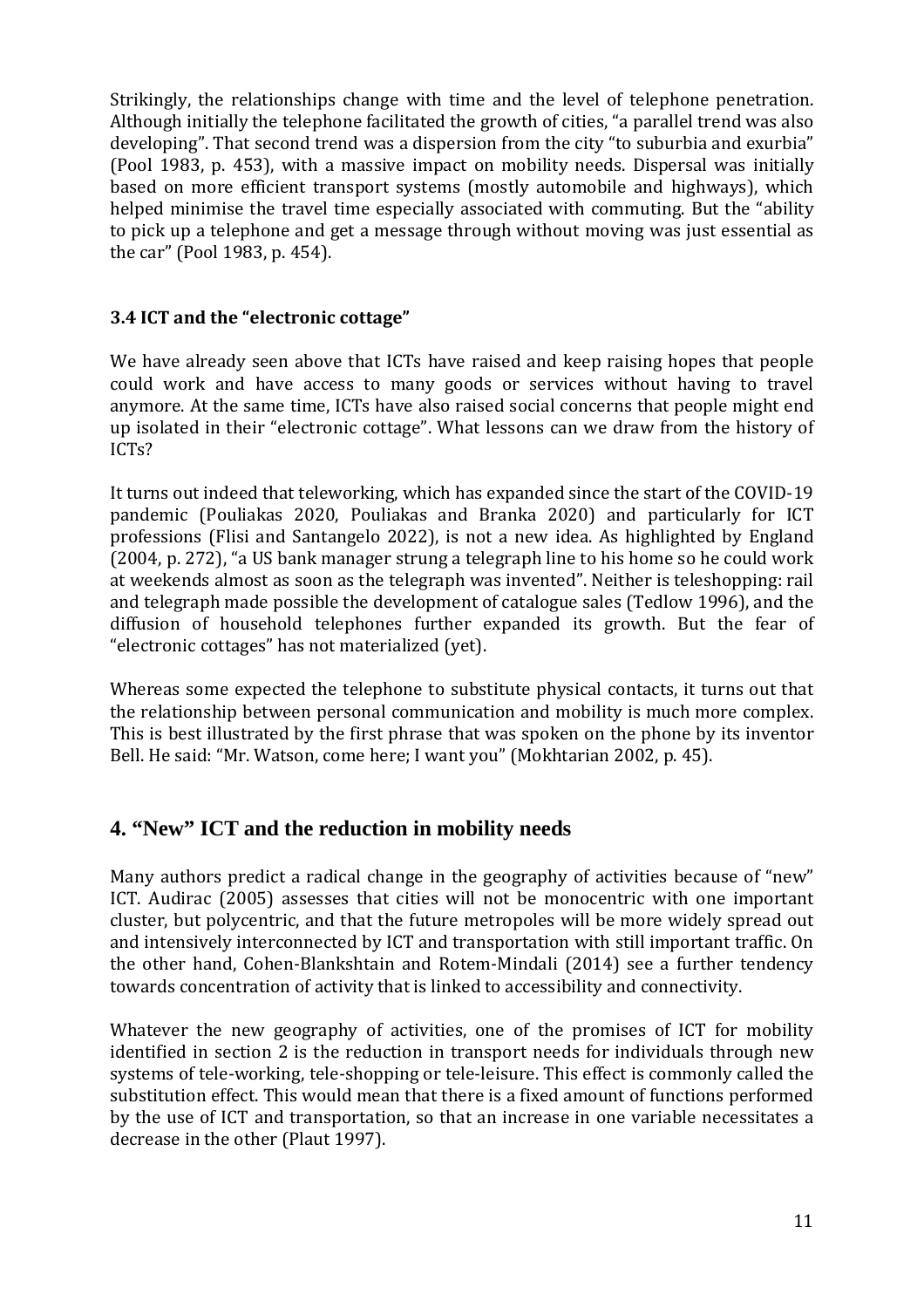Alternatively, ICT and transportation may also be complementary. This means that an increase in the use of ICT (or the invention of new ICT) will have a positive effect on the propensity to travel. Contrary to the substitution hypothesis, the volume of transactions is not seen to be fixed but variable, so that it may increase through more ICT or more travel. For example, the flexibility of working (in part) at home may incentivise workers to choose a location of their home farther away from their work than they would if they had to go to work every day. In more extreme cases, individuals can even live in other countries than their employer, communicate by the use of different ICTs (e.g., emails, videoconferencing, etc.), and fly over thousands of kilometres once or twice a month.

For a number of years, most researchers have focused on the substitutes versus complements debate. Even if communication and transportation have both grown massively over the last centuries pushing people to think there is an overall complementarity between these two dimensions (see below), it turns out that there may be substitution in some fields of transportation. Adopting a micro-perspective, researchers have often made the distinction between three different trip purposes: subsistence (e.g., work), maintenance (e.g., shopping) and leisure (Mokhtarian et al 2006). Special interest has been given to the corresponding emerging tele-modes, that is tele-commuting, tele-shopping and tele-leisure. Cohen-Blankshtain and Rotem-Mindali (2014) review the literature on the effects of these new modes. First, evidence of telecommuting (or tele-working) appears to show a substitution effect (e.g., Pendyala et al 1991, Balepur et al 1998), which is smaller than often anticipated (Mokhtarian and Salomon 2002). However, it is not a pure substitution effect, as there are also relevant complementary effects. For example, business networks become larger and necessitate increased travelling. Still, this effect is smaller than the substitution of working, for example, at home. Evidently, more recently, the COVID-19 crisis has put the substitution debate much more in the public focus, as many workers around the world have been inhibited to go to work and had to stay at home due to lockdown restrictions (Bick et al 2020, Diebolt and Hippe 2022, Jakubowski et al 2022). Indeed, this has led to a largescale forced substitution between offline and online work (Bartik et al 2020, Brynjolfsson et al. 2020, Mueller-Langer and Gomez-Herrera 2022). Those workers that were forced by the pandemic to work from home are also more likely to choose this option in the aftermath of COVID-19 (Kong et al 2022). At the same time, online labour markets have surged already before the crisis (Kässi and Ledhonvirta 2018) and are substituting offline jobs, while not having an impact on overall employment (Mueller-Langer and Gomez-Herrera 2022).

Second, tele-shopping is often considered to replace normal shopping because individuals increasingly shop digitally. Indeed, online shopping has been found to have substitution effects on in-store shopping (e.g., Anderson et al 2003, Fichter 2003, Mokhtarian 2004). This has also the effect of increased home deliveries and thus higher freight transport (e.g., Cohen 2000, Nemoto et al 2001). Still, a range of studies tend to show an overall limited or neutral impact on the combined personal and freight travel (e.g., Keskinen et al 2001, Visser and Lanzendorf 2004). On the one hand, a part of shopping trips are simply done not as an exclusive aim of a trip, but rather alongside other affairs. At the same time, many purchases can be done within one single trip. The fact that shopping opportunities become more transparent online also gives increasing incentives to travel to formerly unknown and perhaps distant shops (Farag et al 2006). More recently, Le et al (2022) provide an updated literature review, indicating that they found more evidence for the substitution effect.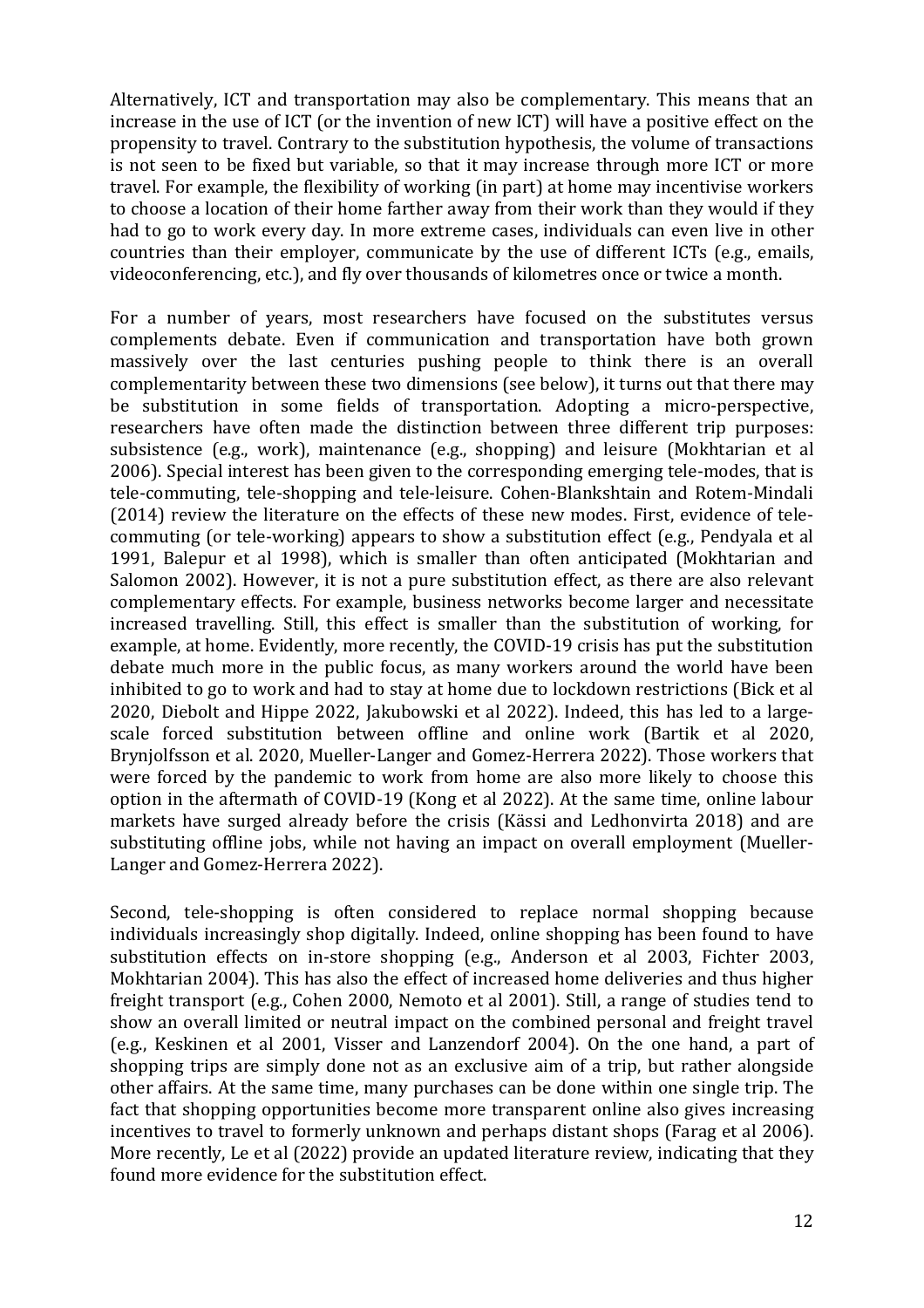Finally, tele-leisure activities imply that one can entertain oneself easily at home and does not need to travel for it. However, leisure activities are very diverse in nature. According to Cohen-Blankshtain and Rotem-Mindali (2014), the evidence of substitution or complementarity effects is mixed, in part because the results depend on the kind of the considered leisure activity. The results for leisure are not trivial, as between one third and one half of all personal trips are related to it (Mokhtarian et al 2006). Once again, COVID-19 and lockdown restrictions have also left their mark on these activities. They have increased strongly since the start of the pandemic, as individuals were less able to leave their homes (Marcucci et al 2021, Mouratidis 2021, Mouratidis and Papagiannakis 2021, Pierce et al 2021).

While the substitution vs complementarity debate has been popular in the past, it turns out that the relationship between ICT and mobility is more complex. The use of an ICT does not simply lead to more or less mobility: it modifies the way people move through space. For example, while a telephone call or the use of mobile Internet applications may not cancel a trip or lead to a new trip, they may modify the time or route or potentially the destination. Furthermore, while the direction of influence is often considered to run from ICT to transportation, one has to keep in mind that the impact may also be the other way round, i.e. that transportation may have a positive influence on ICT as well. For example, good pre-existing transport networks may be a positive stimulus to the development of ICT networks and technologies. One should also always bear in mind that there may be a neutral effect, i.e. no effect of ICT on mobility. Finally, although communication and mobility have closed relationships, one should not forget that there are many forces driving the rise in transportation other than communication, and vice versa. As discussed above, the massive increase in the daily travel distance of Americans – from 50 metres in 1800 to 50 kilometres nowadays – is mostly driven by the increasing speed of transportation systems from walking to automobile and rail.

# **5. Conclusion**

Information and Communication Technologies (ICTs) have been hailed to generate a new world of prosperity, growth and sustainable development. However, we do not live in a brave new world where everything that we see has never been experienced before. While the newest ICTs such as the Internet are in some respects unique, in other respects they have historical predecessors such as the telegraph or the telephone that have generated important expectations and impacts on its contemporaneous society and mobility regime.

The literature review in this paper shows that ICTs have transformed and keep on transforming our economies and societies in very massive, long and unpredictable ways. The COVID-19 crisis is just one of the most recent examples which underlines this point more than ever, having led to a rise of teleworking which is here to stay to a relevant extent in many sectors. If one does not live yet in "electronic cottages", as expected by some already a long time ago, "old" ICTs have modified radically our mobility by supporting and making more efficient new transport modes, by contributing to the geographical concentration and dispersion trends of cities and economic activities and by changing how and how much we connect to our families and friends. The interactions between mobility and ICT, be it new or older ICTs, turn out to be very diverse and complex.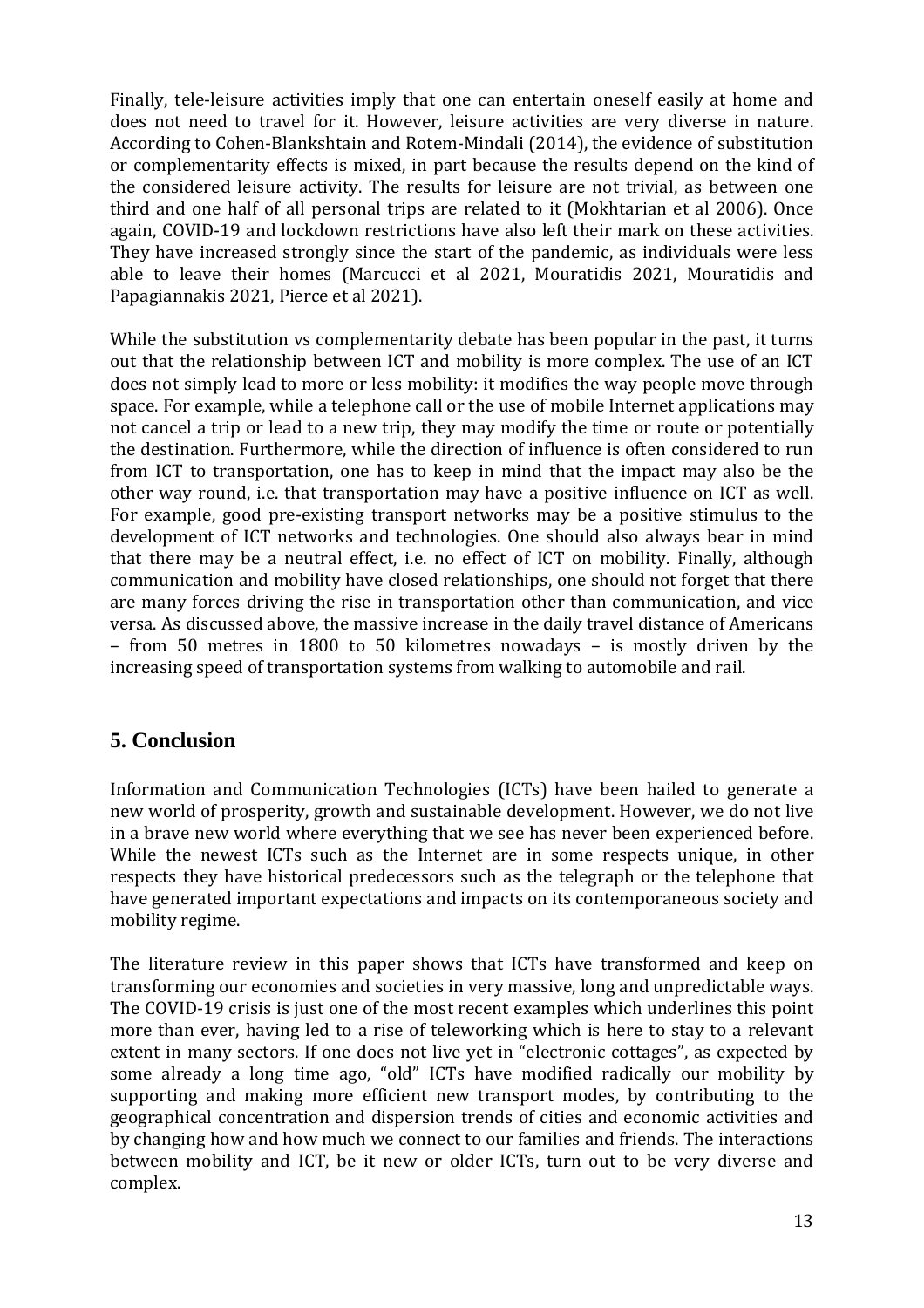However, in particular the literature on the historical interconnections between ICTs and mobility is still not well developed. Rather surprisingly, the related literature lacks a more detailed and thorough understanding of the complexity of these connections, including the creation of a broader range of data and statistics. While there are recent efforts to provide more data on the evolution of ICT and to put it into context (e.g., Lampe and Ploeckl 2014, Fouquet and Hippe 2019), more needs to be done, not only for ICT but also for mobility. Most importantly, linking historical ICT and transportation data and analysing the specific context and environments of their interactions needs more research. In addition, the literature at the crossroad of ICT and mobility histories does not provide much new to the analysis of "new" ICT impacts on sustainability, if only because this literature is poor.

If the current ICT wave put forward opens many opportunities for building a new (and more sustainable) mobility system, it also raises many challenges. For example, worldwide electronic information industry has been producing as much  $CO<sub>2</sub>$  as the aviation industry (Zhang and Xie 2015). At the same time, higher levels of teleworking may have positive consequences on short-run  $CO<sub>2</sub>$  emissions due to lower commuting needs, but long-term decisions may lead to relocation of tele-workers to less expensive suburbs, implying longer commutes, which in turn may more than offset this effect in the long run (Marz 2022). At the same time, ICTs have a positive impact on energy efficiency and decrease energy intensities (Fouquet and Hippe 2019), and communication transitions have been shown to be significantly faster than energy transitions in the European economies (Fouquet and Hippe 2022). This is particularly relevant as the European Commission has unveiled in May 2022 its REPowerEU plan to lower energy dependency from Russia following its invasion of Ukraine, and boost renewable energies (European Commission 2022b). One of the key objectives is to further accelerate decarbonisation, including in the 'hard-to-decarbonise' transport sector. More is to come, as the European Commission has announced with its plan a future "Greening of Freight Package", which has the aim to safe energy, improve energy efficiency and speed up the transition towards emission-free vehicles (European Commission 2022c). Thus, overall, the creation and uses of different ICTs by itself can contribute to Climate Change, while in the long run it could still enable a new economic regime which can counteract it.

At the same time, the challenges posed by high rates of urbanisation, particularly in developing countries, are immense. For instance, while 400 million Africans were residing in cities in 2010, this number is forecasted to rise to 1.3 billion by the middle of the century (UN Desa 2014, Cobbinah et al 2015). Globally, while 50 % of the worldwide population was living in cities in 2008, it is projected to reach 70 % by mid-century (Albino et al 2013). In other words, there will be massive changes in the geographical distribution of the population in many continents, with huge impacts on the socioeconomic and environmental regimes.

In addition, social distancing measures imposed by the COVID-19 pandemic around the world have put into the spotlight the need for multimodal transport systems which may boost resilience, affordability and sustainability of transportation (Amekudzi-Kennedy et al 2020, Rupani et al 2020, Kong et al 2022). In addition, the concept of 'Smart Cities', which can be defined as cities "with a great presence of ICT" (Albino et al 2013, p.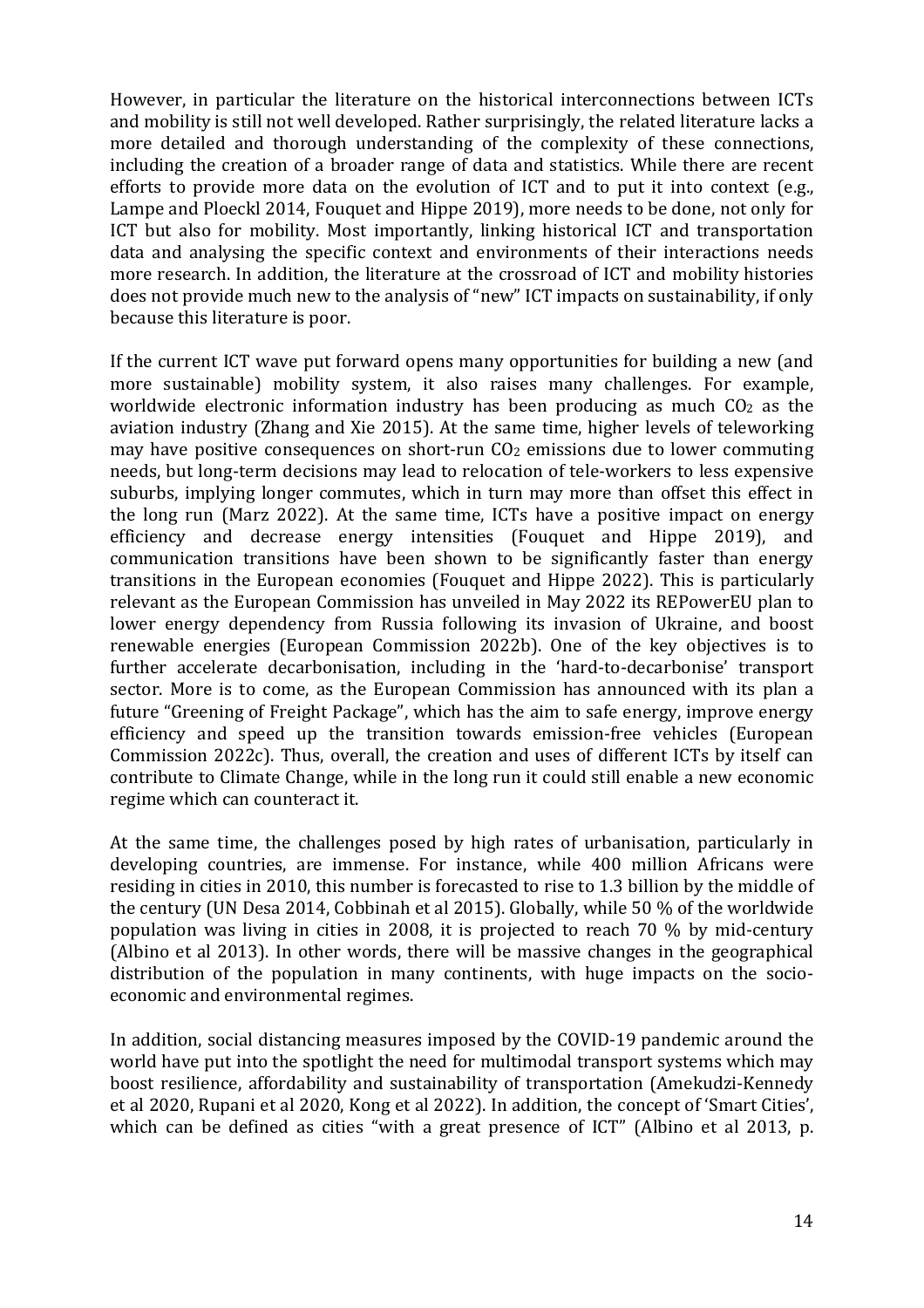1728)[7](#page-15-0), is proposed to help alleviate some of these major challenges, although it has also faced a range of criticism (for a discussion see Martin et al 2018).

The 'human' part of these Smart Cities requires increasing the levels of education, or more broadly, human capital (see also Diebolt and Hippe 2019, Hippe and Fouquet 2019). Also in this case, ICTs in the form of mobile phones, tablets or other electronic hard and software may provide great opportunities for improving learning in schools – and policy makers are increasingly taking action in this direction. For example, the European Commission has recently set up the Digital Education Action Plan 2021-2027 (European Commission 2020), which aims at fostering digital education and skills in Europe and elsewhere. The need for it is huge, as the demand for advanced IT and basic digital skills is forecasted to rise in Europe by 91 % and 69 %, respectively, until 2030 (McKinsey Global Institute 2018). Thus, the European Commission has initiated also innovative and ambitious projects such as SELFIE, a new self-reflection tool which is available to schools worldwide. SELFIE supports educational organisations in introducing and implementing digital technologies for teaching and learning and ultimately in making future generations fit for the digital age (Broek and Buiskool 2020, Castaño Muñoz et al 2021, Hippe et al 2021, JRC and ETF 2021, Jakubowski and Hippe 2022). With more than 2.7 million users worldwide, it supports more than 20,000 schools that want to move forward in using digital technologies after ad-hoc emergency response teaching during COVID-19 (European Commission 2022d). The EU Agency Cedefop has also recently released resources to support integrating and bolstering digital tools (Cedefop 2022a) and will soon publish an overview of recent digital education projects specifically in vocational education and training (Cedefop 2022b).

Still, for ICTs to drive a new and more sustainable mobility and beyond that a more sustainable society, there are plenty of conditions to be met and of choices to be made, individually or collectively. This calls for integrating all the new options permitted by ICTs into mobility policies and governance, analyzing their potential realistically. Generally speaking, ICT is a powerful engine to transform how we move and live but this engine has to be given a direction. As Perez (2014, p. 11; p. 12) puts it: "the particular trajectory followed by a technological revolution is not endogenously determined only. All that a technological potential can do is set the stage for the social actors to take their decisions and shape the favored direction from within the new range of the viable"; "social values, policies, regulations, taxes, costs and relative prices will be the ultimate drivers of the speed and depth of the shift."

**Acknowledgements**: We would like to thank Pierre Barthélemy, Michel Colombier, Roger Fouquet, Mathieu Saujot and Sébastien Treyer for valuable comments and suggestions. Part of the research was done while Ralph Hippe was at London School of Economics and Political Science, Grantham Research Institute on Climate Change and the Environment and visiting IDDRI (Institut du développement durable et des relations internationales). He gratefully acknowledges therefore the related support from the Global Green Growth Institute and the Agence Nationale de la Recherche (ANR-10-LABX-01).

<span id="page-15-0"></span> <sup>7</sup> The concept is described in more detail by Marsal-Llacuna et al (2015, p. 621): "the Smart Cities initiative seeks to improve urban performance by using data, information and Information Technologies (IT) to provide more efficient services to citizens, to monitor and optimize existing infrastructure, to increase collaboration between different economic actors and to encourage innovative business models in both the private and public sectors".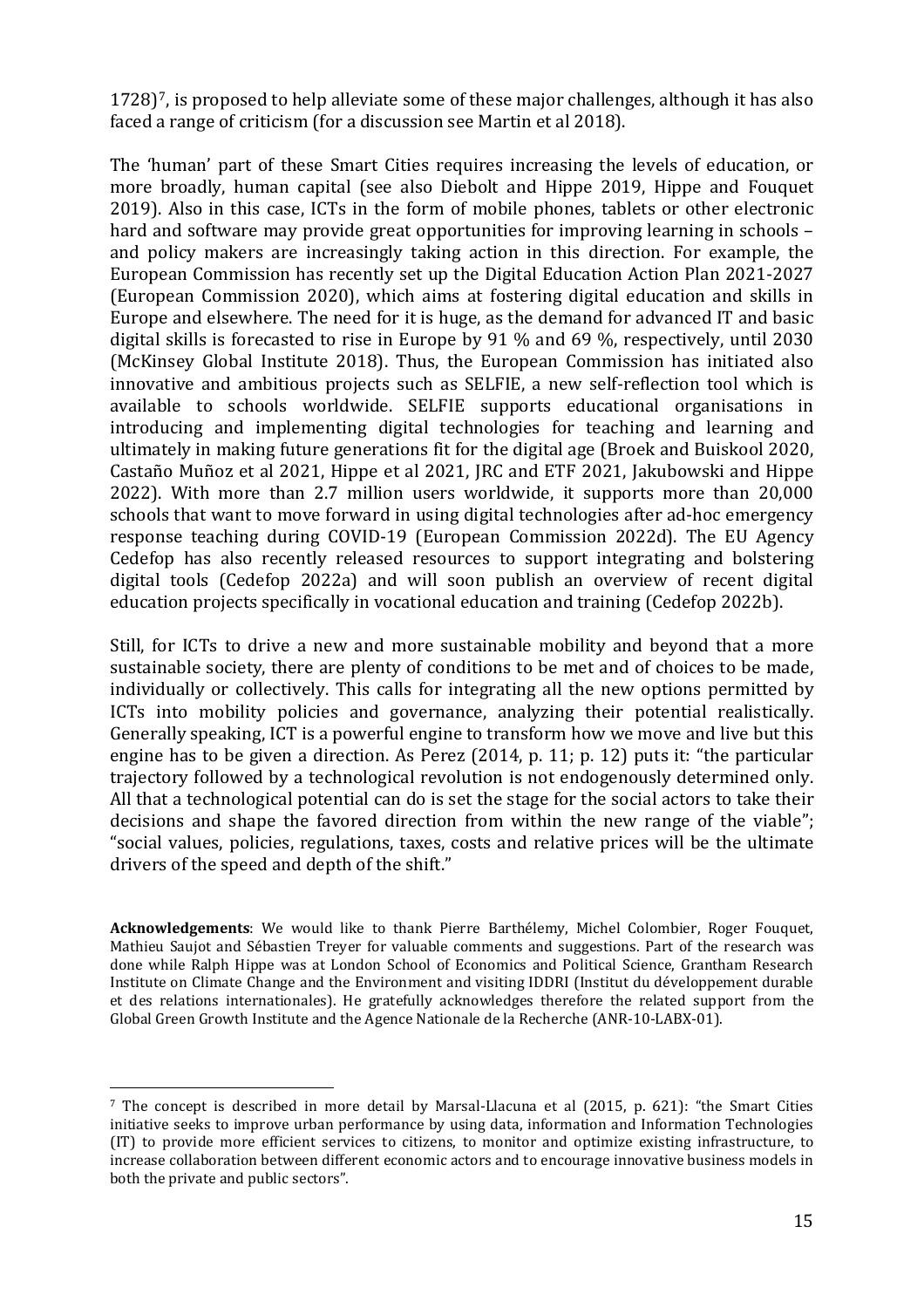#### **References**

- Albino V, Berardi, U and Dangelico RM (2013). Smart cities: Definitions, dimensions, and performance, in: Smart Growth: Organizations, Cities and Communities. Proceedings of the 8th International Forum on Knowledge Asset Dynamics, Matera, Italy: Institute of Knowledge Asset Management, 1723-1738.
- Amekudzi-Kennedy A, Labi S, Woodall B, Chester M, Singh P (2020). Reflections on Pandemics, Civil Infrastructure and Sustainable Development: Five Lessons from COVID-19 through the Lens of Transportation. Preprints, 2020040047 (doi: 10.20944/preprints202004.0047.v1).
- Anderson WP, Chatterjee L and Lakshmanan TR (2003). E-commerce, transportation, and economic geography, Growth and Change, 34 (4): 415-432.
- Audirac I (2005). Information technology and urban form: challenges to smart growth, International Regional Science Review, 28 (2): 119-145.
- Balepur PN, Varma KV and Mokhtarian PL (1998). The transportation impacts of centerbased telecommuting: interim findings from the Neighborhood Telecenters Project, Transportation, 25 (3): 287-306.
- Banister D (2014). Innovation in mobility: combining vision, technology and behavioural change, in: Grosclaude JY, Pachauri RK and Tubiana L (eds.), Demailly D, Jozan R and Sundar S (assoc. eds.). A Planet for Life, Teri Press.
- Banister D (2008). The sustainable mobility paradigm. Transport policy, 15 (2): 73-80.
- Bartik AW, Bertrand M, Cullen Z, Glaeser EL, Luca M and Stanton C (2020). The impact of COVID-19 on small business outcomes and expectations. *Proceedings of the national academy of sciences*, 117(30): 17656-17666.
- Baten J and Hippe R (2018). Geography, land inequality and regional numeracy in Europe in historical perspective, *Journal of Economic Growth*, 23(1): 79-109.
- Berkhout F and Hertin J (2001) Impacts of Information and Communication Technologies on Environmental Sustainability: speculations and evidence, report to the OECD, http://www.oecd.org/sti/inno/1897156.pdf.
- Bick A, Blandin A and Mertens K (2020). Work from Home After the COVID-19 Outbreak, Federal Reserve Bank of Dallas Working Paper 2017.
- Broek S and Buiskool BJ (2020). *Adapting the SELFIE tool for work-based learning systems in Vocational Education and Training. A feasibility study*. Hippe R and Kampylis P (eds.). EUR 30079 EN, Publications Office of the European Union, Luxembourg, ISBN 978-92-76-10623-4, doi:10.2760/934724, JRC119707.
- Brynjolfsson E, Horton JJ, Ozimek A, Rock D, Sharma G and TuYe HY (2020). COVID-19 and remote work: An early look at US data (No. w27344). National Bureau of Economic Research.
- Carey JW (2009). Communication as Culture, Revised Edition: Essays on Media and Society, New York: Routledge.
- Castaño Muñoz J, Costa P, Hippe R and Kampylis P (2018). Within-school differences in the views on the use of digital technologies in Europe: evidence from the SELFIE tool, in: EDULEARN18 Proceedings, IATED Academy, 10417-10426.
- Castaño Muñoz J, Vuorikari R, Costa P, Hippe R and Kampylis P (2021). Teacher collaboration and students' digital competence-evidence from the SELFIE tool. European Journal of Teacher Education, 1-22.
- Cedefop (2022a). Digital inclusion, https://www.cedefop.europa.eu/en/tools/vettoolkit-tackling-early-leaving/intervention-approaches/digital-inclusion.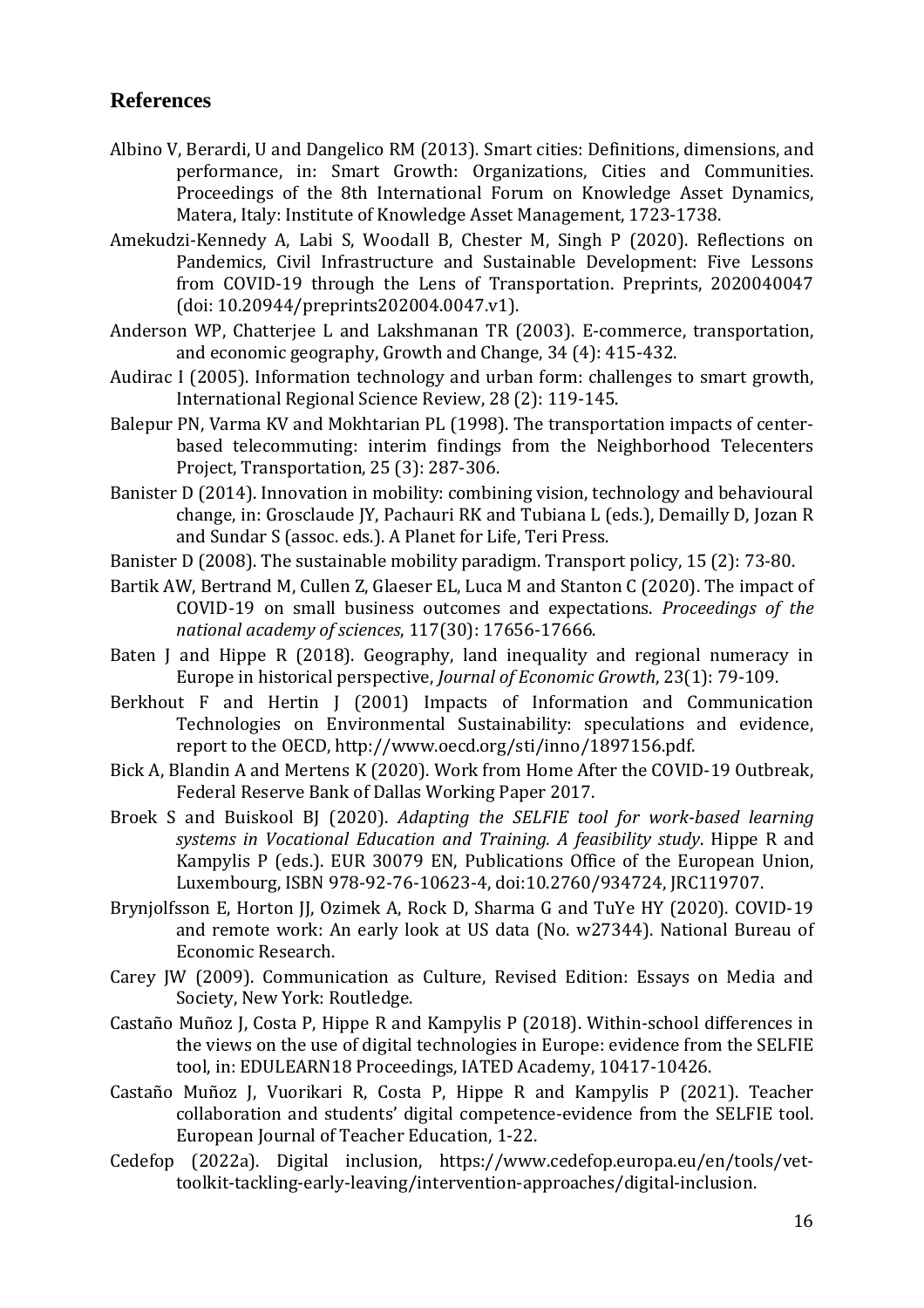- Cedefop (2022b). Teachers and trainers in a changing world: synthesis report, forthcoming.
- Choo S and Mokhtarian PL (2007). Telecommunications and travel demand and supply: Aggregate structural equation models for the US, Transport Research A, 41: 4- 18.
- Cobbinah, P. B., Erdiaw-Kwasie, M. O., & Amoateng, P. (2015). Rethinking sustainable development within the framework of poverty and urbanisation in developing countries. Environmental Development, 13: 18-32.
- Cohen N (2000). Greening the Internet: Ten ways e-commerce could affect the environment, Pollution Prevention Review, Winter, 13-29.
- Cohen-Blankshtain G and Rotem-Mindali O (2013). Key research themes on ICT and sustainable urban mobility, International Journal of Sustainable Transportation, DOI: 10.1080/15568318.2013.820994.
- Demailly D and Verley P (2013). The aspirations of the green industrial revolution: a historical perspective, IDDRI Working Papers No. 11/2013.
- Diebolt C (2002). Towards a New Social Structure of Accumulation?, Historical Social Research. An International Journal for the Application of Formal Methods to History, 27 (2/3): 85-99.
- Diebolt C (2005). Long Cycles Revisited. An Essay in Econometric History, Economies et Sociétés, Série AF, 32: 23-47.
- Diebolt C (2012). Cliometrics of Economic Cycles in France, Kondratieff Waves, 120th Anniversary of Nikolai Kondratieff's Birth, 1: 120-137.
- Diebolt C (2021). Trend, Cycles and Chance. Kondratieff Waves, 5: 190-198.
- Diebolt C and Hippe R (2018). Remoteness equals backwardness? Human capital and market access in the European regions: insights from the long run, Education Economics, 2018, 26 (3): 285-304.
- Diebolt C and Hippe R (2019). The long-run impact of human capital on innovation and economic development in the regions of Europe. Applied Economics, 51 (5): 542-563.
- Diebolt C and Hippe R (2022). Human Capital and Regional Development in Europe. A Long-Run Comparative View, Springer.
- Dilts MM (1941). The telephone in a changing world, New York: Longman's Green.
- Eichengreen, B. (2014). Hall of mirrors: The great depression, the great recession, and the uses-and misuses-of history. Oxford University Press.
- England B (2004). Teleworking: Work From Afar, in: Spoonley P, Dupuis A and De Bruin A (eds). Work and Working in Twenty-first Century New Zealand, Palmerston North: Dunmoore Press.
- European Commission (2019). The European Green Deal, COM(2019) 640 final.
- European Commission (2020). Communication on the Digital Education Action Plan https://ec.europa.eu/education/sites/default/files/documentlibrary-docs/deap-communication-sept2020\_en.pdf.
- European Commission (2022a). Press statement by President von der Leyen on the Commission's proposals regarding REPowerEU, defence investment gaps and<br>the relief and reconstruction of Ukraine, the relief and reconstruction of Ukraine, https://ec.europa.eu/commission/presscorner/detail/en/statement\_22\_3164.
- European Commission (2022b). REPowerEU Plan, COM(2022) 230 final.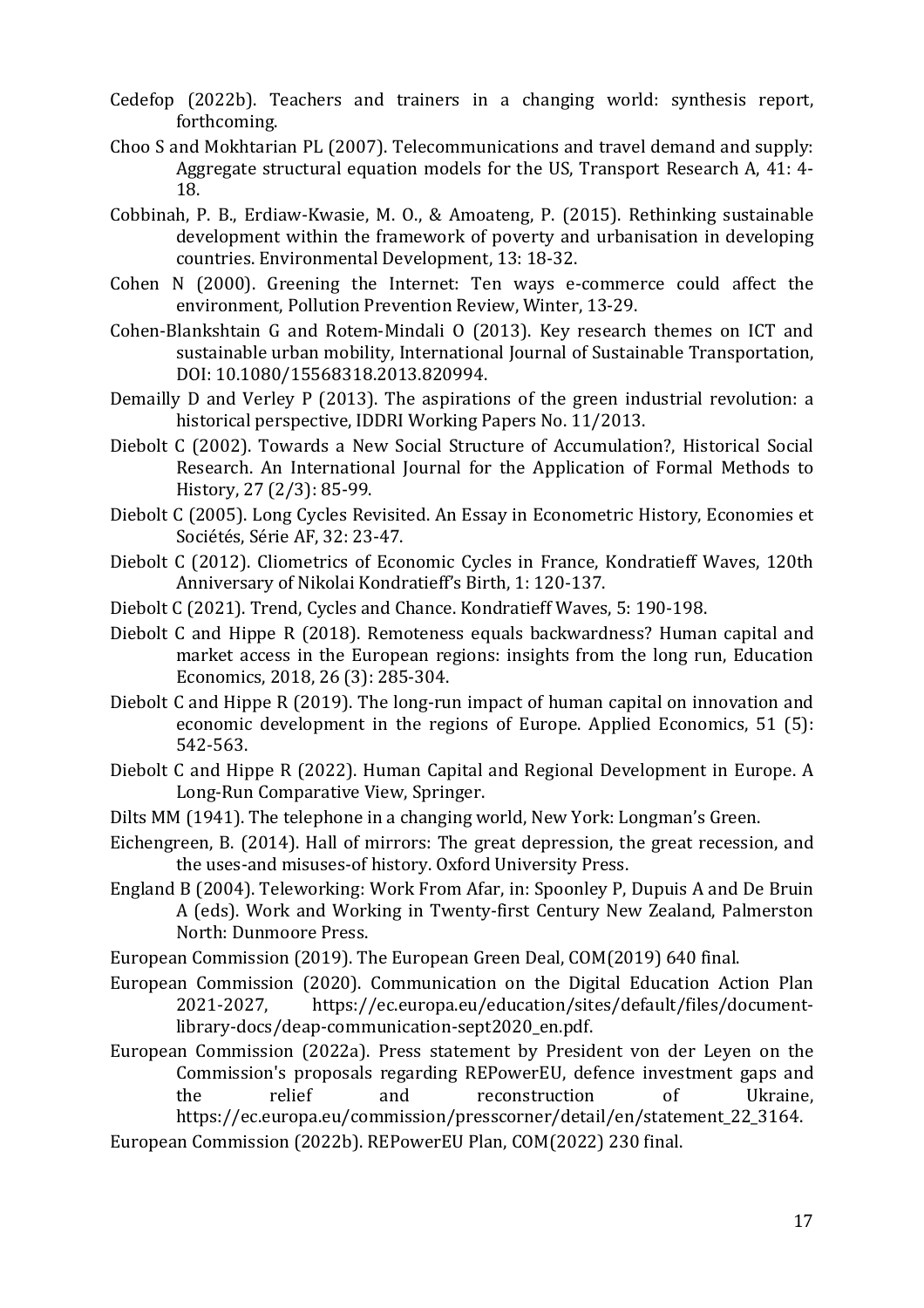- European Commission (2022c). REPowerEU: A plan to rapidly reduce dependence on Russian fossil fuels and fast forward the green transition, 18 May 2022, https://ec.europa.eu/commission/presscorner/detail/en/ip\_22\_3131.
- European Commission (2022d). SELFIE, https://schools-go-digital.jrc.ec.europa.eu/.
- European Commission's Market Observatory for Energy (2010). Europe's energy position. Markets and supply, https://www.energy.eu/publications/KOAE09001\_002.pdf.
- European Parliament (2020). Transport CO2 emissions in focus, https://www.europarl.europa.eu/RegData/etudes/ATAG/2020/659265/EPRS\_ ATA(2020)659265\_EN.pdf.
- Farag S, Weltevreden J, van Rietbergen T, Dijst MT and van Oort F (2006). E-shopping in the Netherlands: does geography matter?, Environment And Planning B – Planning & Design, 33(1): 59-74.
- Fichter K (2003). E-Commerce: Sorting Out the Environmental Consequences, Journal of Industrial Ecology, 6(2): 25-41.
- Fischer C (1988). Touch Someone: The Telephone Industry Discovers Sociability, Technology and Culture, 29 (1): 32-61.
- Flisi S and Santangelo G (2022). Occupations in the European Labour Market During the<br>COVID-19 Pandemic, *Intereconomics*, 57: 120-126, Intereconomics, https://doi.org/10.1007/s10272-022-1040-y
- Fouquet R and Hippe R (2019). The Transition from a Fossil-Fuel Economy to a Knowledge Economy, in Fouquet, R. (ed.) Handbook on Green Growth. Edward Elgar Publications. Cheltenham, UK, and Northampton, MA, USA.
- Freeman C Ed (1996). *Long Wave Theory*, Cheltenham: E. Elgar.
- Fujita M and Krugman PR (2004). The new economic geography. Past, present, and the future, Papers in Regional Science, 83: 139-164.
- Geels FW and Smit WA (2000) Failed technology futures: pitfalls and lessons from a historical survey, Futures, 32: 867-885.
- GeSI (2012). GeSI SMARTer2020, http://gesi.org/portfolio/report/72.
- Graham S and Marvin S (1996). Telecommunications and the city, London: Routledge.
- Green E and Adam A (1998). On-line leisure: Gender, and ICTs in the home. Information Communication & Society, 1 (3): 291-312.
- Grübler A (1990). The rise and fall of infrastructures, Heidelberg: Physica-Verlag.
- Hippe R (2014). Human capital and economic growth: Theory and quantification. Economies et Sociétés, Série AF, 49: 1233-1267.
- Hippe R and Fouquet R (2019). The human capital transition and the role of policy, in: Diebolt C and Haupert M (eds.). Handbook of Cliometrics, 2nd edition, Springer.
- Fouquet R and Hippe R (2022). Twin Transitions of Decarbonisation and Digitalisation: A Historical Perspective on Energy and Information in European Economies, Working Paper.
- Hippe R, Brolpito A and Broek S (2021). SELFIE for work-based learning. EUR 30836 EN, Publications Office of the European Union, Luxembourg, ISBN 978-92-76- 41928-0, doi:10.2760/336883, JRC126317.
- Jakubowski M and Hippe R (2022). What shapes student digital competence? Schools or individual factors? Insights from SELFIE using multilevel models, Cedefop Working Paper, forthcoming.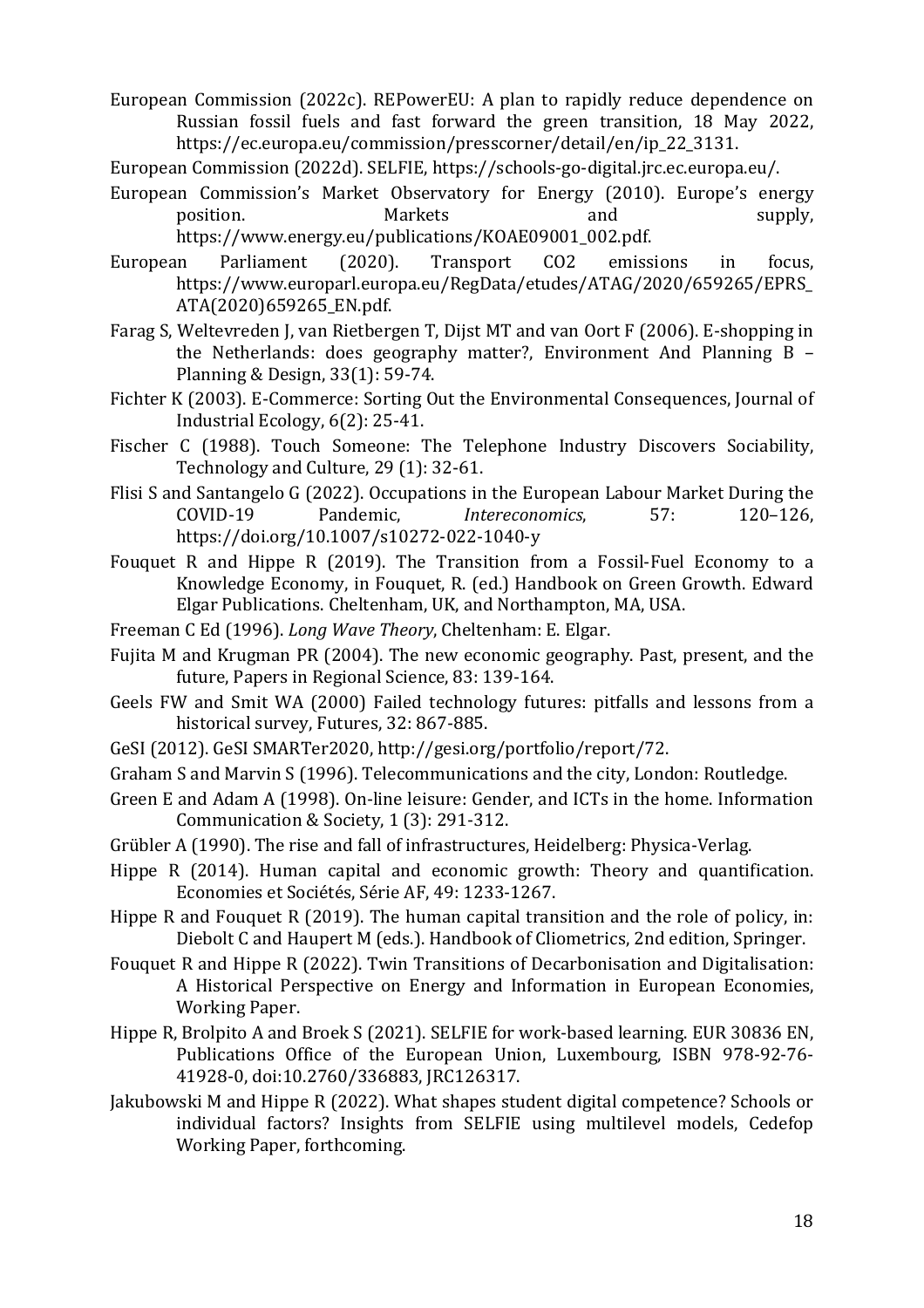- Jakubowski M, Hippe R and Pokropek A (2022). The impact of school closures on education during the COVID-19 pandemic: evidence from SELFIE using difference-in-differences, Working Paper.
- JRC and ETF, Bocconi S and Lightfoot M with Brolpito A, Giannoutsou N, Hippe R and Kampylis P (2021). Scaling up and integrating the SELFIE tool for schools' digital capacity in education and training systems, European Training Foundation, Turin.
- Kässi O and Lehdonvirta V (2018). Online labour index: Measuring the online gig economy for policy and research. *Technological forecasting and social change*, 137: 241-248.
- Keskinen A, Delache X, Cruddas J, Lindjord JE and Iglesias C (2002). A Purchase and a Chain. Impacts of E-commerce on Transport and the Environment, Paris: OECD/ECMT.
- Kleinknecht A (1987). *Innovation Patterns in Crisis and Prosperity. Schumpeter's Long Cycle Reconsidered*, London: The Macmillan Press Ltd.
- Kondratieff N.D (1926). Die langen Wellen der Konjunktur, *Archiv für Sozialwissenschaft und Sozialpolitik*, 56: 573-609.
- Kong X, Zhang A, Xiao X, Das S and Zhang Y (2022). Work from home in the post-COVID world. Case Studies on Transport Policy, in press, world. Case Studies on Transport Policy, in press, https://doi.org/10.1016/j.cstp.2022.04.002.
- Krugman PR (1991). Geography and Trade, Cambridge: MIT Press.
- Lampe M and Ploeckl F (2014). Spanning the Globe: The Rise of Global Communications Systems and the First Globalisation. Australian Economic History Review, 54(3): 242-261.
- Le HT, Carrel AL and Shah H (2022). Impacts of online shopping on travel demand: a systematic review. *Transport Reviews*, 42(3): 273-295.
- Lieberman (2018). In Good Times Prepare for Crisis: From the Great Depression to the Great Recession: Sovereign Debt Crises and Their Resolution. Brookings Institution Press.
- Marcucci E, Gatta V, Le Pira M, Chao T and Li S (2021). Bricks or clicks? Consumer channel choice and its transport and environmental implications for the grocery market in Norway. *Cities*, 110: 103046.
- Marsal-Llacuna ML, Colomer-Llinàs J and Meléndez-Frigola J (2015). Lessons in urban monitoring taken from sustainable and livable cities to better address the Smart Cities initiative. Technological Forecasting and Social Change, 90: 611-622.
- Martin CJ, Evans J and Karvonen A (2018). Smart and sustainable? Five tensions in the visions and practices of the smart-sustainable city in Europe and North America. Technological Forecasting and Social Change, 133: 269-278.
- Marvin C (1988). When old technologies were new, New York: Oxford University Press.
- Marz W (2022). Reduziert mehr Homeoffice die Emissionen im Verkehr?, ifo Institut, München, ifo Schnelldienst, 2022, 75, Nr. 05, 15-18.
- McKinsey Global Institute (2018). Skill Shift, Automation and the future of the workforce, Discussion Paper May 2018, https://www.mckinsey.com/featuredinsights/future-of-work/skill-shift-automation-and-the-future-of-theworkforce?cid=soc-web
- Mensch G (1977). *Das technologische Patt. Innovationen überwinden die Depression*, Frankfurt am Main: Fischer Taschenbuch Verlag.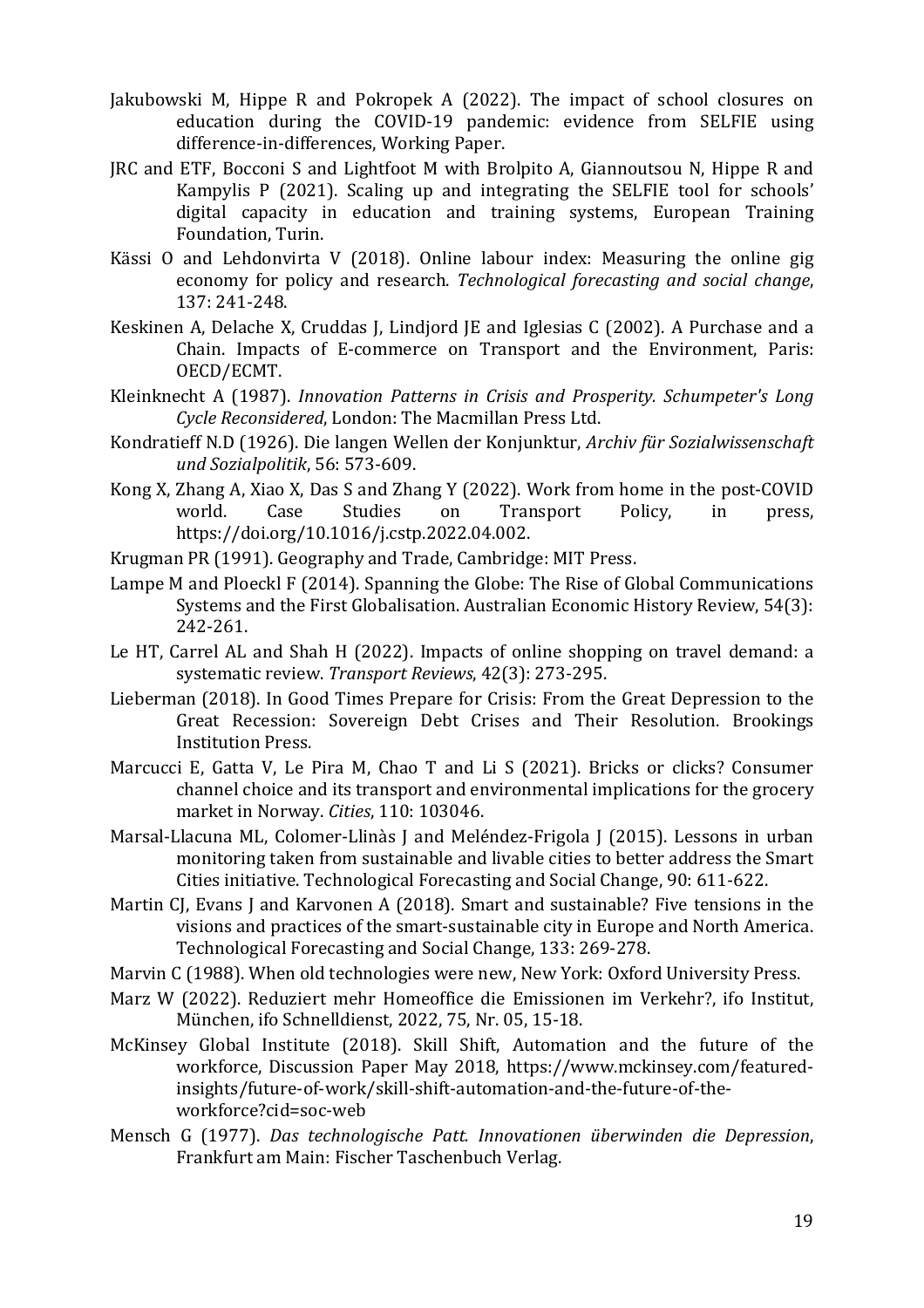- Miroux F and Lefèvre B (2012). Mobilité urbaine et technologies de l'information et de la communication (TIC) : enjeux et perspectives pour le climat, IDDRI study no.  $05/12$ .
- Mok D, Wellman B, and Carrasco J (2010). Does distance matter in the age of the Internet?. Urban Studies, 47 (13): 2747-2783.
- Mokhtarian PL (1990). A typology of relationships between telecommunications and transportation, Transport Research A, 24A (3): 231-242.
- Mokhtarian PL (2002). Telecommunications and travel. The case for complementarity, Journal of Industrial Ecology, 6 (2): 43-57.
- Mokhtarian PL (2004). A conceptual analysis of the transportation impacts of B2C ecommerce, Transportation, 31(3): 257-284.
- Mokhtarian PL (2009). If telecommunication is such a good substitute for travel, why does congestion continue to get worse?, Transportation Letters, 1: 1-17.
- Mokhtarian PL and Salomon I (2002). Emerging travel patterns: Do telecommunications make a difference?, in: Mahmassani HS (ed.). In Perpetual Motion: Travel Behaviour Research Opportunities and Application Challenges. Oxford: Pergamon Press, 143–182.
- Mokhtarian PL, Salomon I and Handy SI (2006). The impacts of ict on leisure activities and travel: a conceptual exploration, Transportation, 33: 263-289.
- Morus IR (2000). 'The Nervous System of Britain': Space, Time and the Electric Telegraph in the Victorian Age, The British Journal for the History of Science, 33 (4): 455-475.
- Mouratidis K (2021). How COVID-19 reshaped quality of life in cities: A synthesis and implications for urban planning. *Land Use Policy*, 111: 105772.
- Mouratidis K and Papagiannakis A (2021). COVID-19, internet, and mobility: The rise of telework, telehealth, e-learning, and e-shopping. *Sustainable Cities and Society*, 74: 103182.
- Mueller-Langer, F., & Gomez-Herrera, E. (2022). Mobility restrictions and the substitution between on-site and remote work: Empirical evidence from a European online labour market. *Information Economics and Policy*, *58*, 100951.
- Nemoto T, Visser J and Yoshimoto R (2001). Impacts of Information and Communication Technology on Urban Logistics System, OECD/ECMT.
- Pendyala RM, Goulias KG and Kitamura R (1991). Impact of telecommuting on spatial and temporal patterns of household travel, Transportation, 18 (4): 383-409.
- Perez C (2014). A Green and Socially Equitable Direction for the ICT Paradigm, Chris Freeman Memorial Lecture, GLOBELICS 2012, Hangzhou, P.R. China, Globelics Working Paper No. 2014-01.
- Pierce BS, Perrin PB, Tyler CM, McKee GB and Watson JD (2021). The COVID-19 telepsychology revolution: A national study of pandemic-based changes in US mental health care delivery. *American Psychologist*, 76(1): 14.
- Plaut PO (1997). Transportation-communications relationships in industry, Transport Research A, 31 (6): 419-429.
- Pool I de Sola (1977). The Social Impact of the Telephone, Cambridge: MIT Press.
- Pool I de Sola (1983). Forecasting the Telephone: A Retrospective Technology Assessment, Ablex Publishing: Norwood.
- Pouliakas, K (2020). Working at Home in Greece: Unexplored Potential at Times of Social Distancing?, IZA Discussion Papers, No. 13408, Institute of Labor Economics (IZA), Bonn.